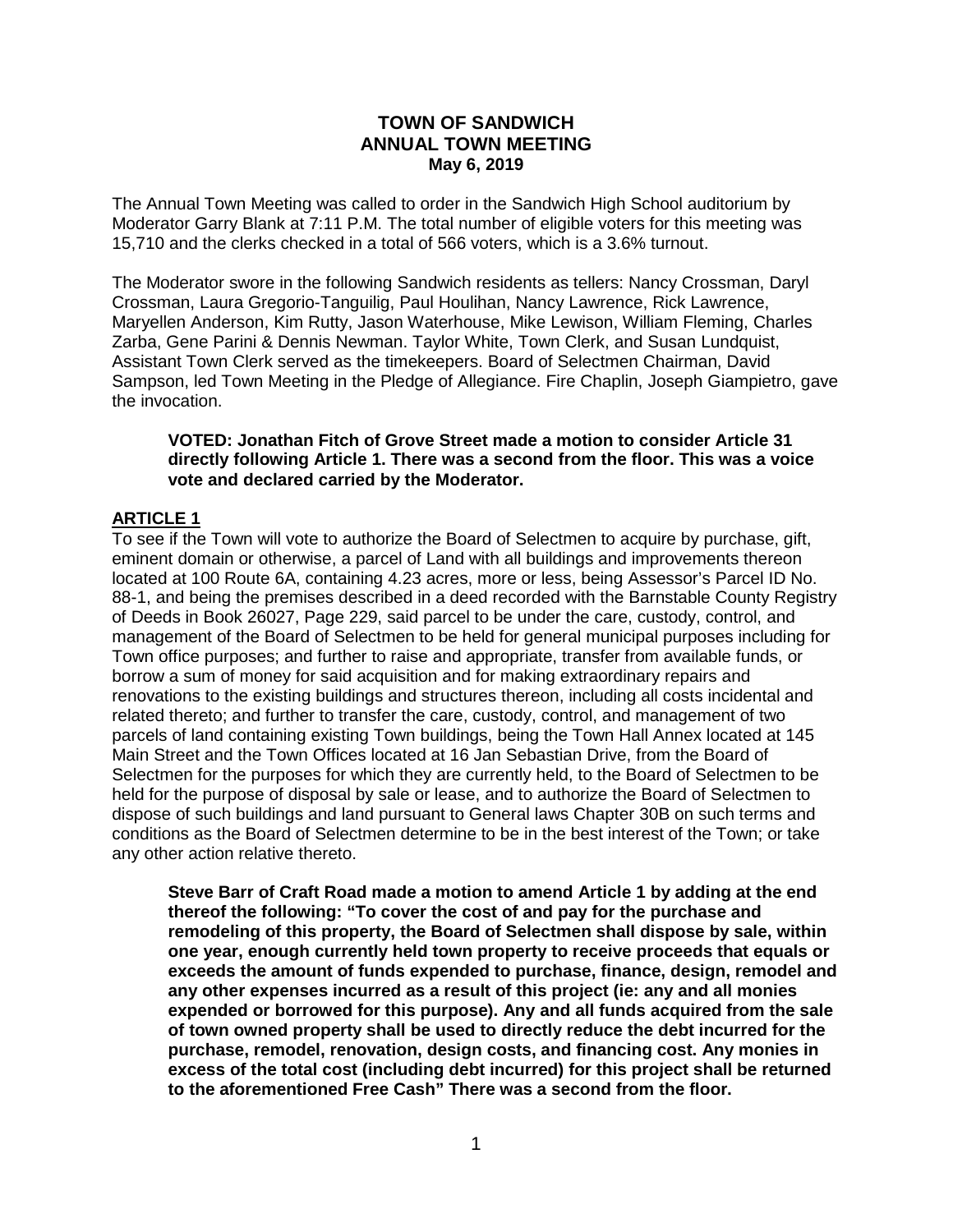**The Moderator ruled Mr. Barr's motion out of order.** 

**James Pierce of Foster Road moved the question and there was a second from the floor. This was a voice vote and declared carried by the required two-thirds majority by the Moderator**

**VOTED: That the Board of Selectmen is authorized to acquire by purchase, gift, eminent domain or otherwise, a parcel of land with all buildings and improvements thereon located at 100 Route 6A, containing 4.23 acres, more or less, being Assessor's Parcel ID No. 88-1, and being the premises described in a deed recorded with the Barnstable County Registry of Deeds in Book 26027, Page 229, said parcel to be under the care, custody, control, and management of the Board of Selectmen to be held for general municipal purposes including for Town office purposes***.***; that the sum of \$3,950,000 is appropriated to pay costs of said acquisition and for making extraordinary repairs and renovations to the existing buildings and structures thereon, including all costs incidental and related thereto, and that to meet this appropriation, \$390,049 is transferred and appropriated from Free Cash, and the Treasurer, with the approval of the Board of Selectmen, is authorized to borrow \$3,559,951 under and pursuant to M.G.L. c. 44, §7(1), or pursuant to any other enabling authority, and to issue bonds or notes of the Town therefor; and further to transfer the care, custody, control, and management of two parcels of land containing existing Town buildings, being the Town Hall Annex located at 145 Main Street and the Town Offices located at 16 Jan Sebastian Drive, from the Board of Selectmen for the purposes for which they are currently held, to the Board of Selectmen to be held for the purpose of disposal by sale or lease, and to authorize the Board of Selectmen to dispose of such buildings and land pursuant to M.G.L. c. 30B, and further to authorize the Board of Selectmen to execute all documents and instruments, including without limitation, land development, land disposition, purchase and sale, or other agreements, deeds, easements, upon such terms and conditions as the Board of Selectmen determines to be in the best interest of the Town. Any premium received upon the sale of any bonds or notes approved by this vote, less any such premium applied to the payment of the costs of issuance of such bonds or notes, may be applied to the payment of costs approved by this vote in accordance with M.G.L. c. 44, §20, thereby reducing the amount authorized to be borrowed to pay such costs by a like amount; and further that the Town raise and appropriate the sum of \$3,559,951 in order to pay off in Fiscal Year 2020 the short-term notes issued by the Town pursuant to this vote. This was a voice vote and declared carried by the required two-thirds majority by the Moderator.**

**The vote was doubted from the floor and a counted vote was requested.**

**The Moderator called for a counted vote and declared the Article not carried by the required two-thirds majority by a vote of 338 yeas and 171 nays.**

**The Moderator asked that the vote be recounted and again declared it not carried by the required two-thirds majority by the 337 yeas and 171 nays.**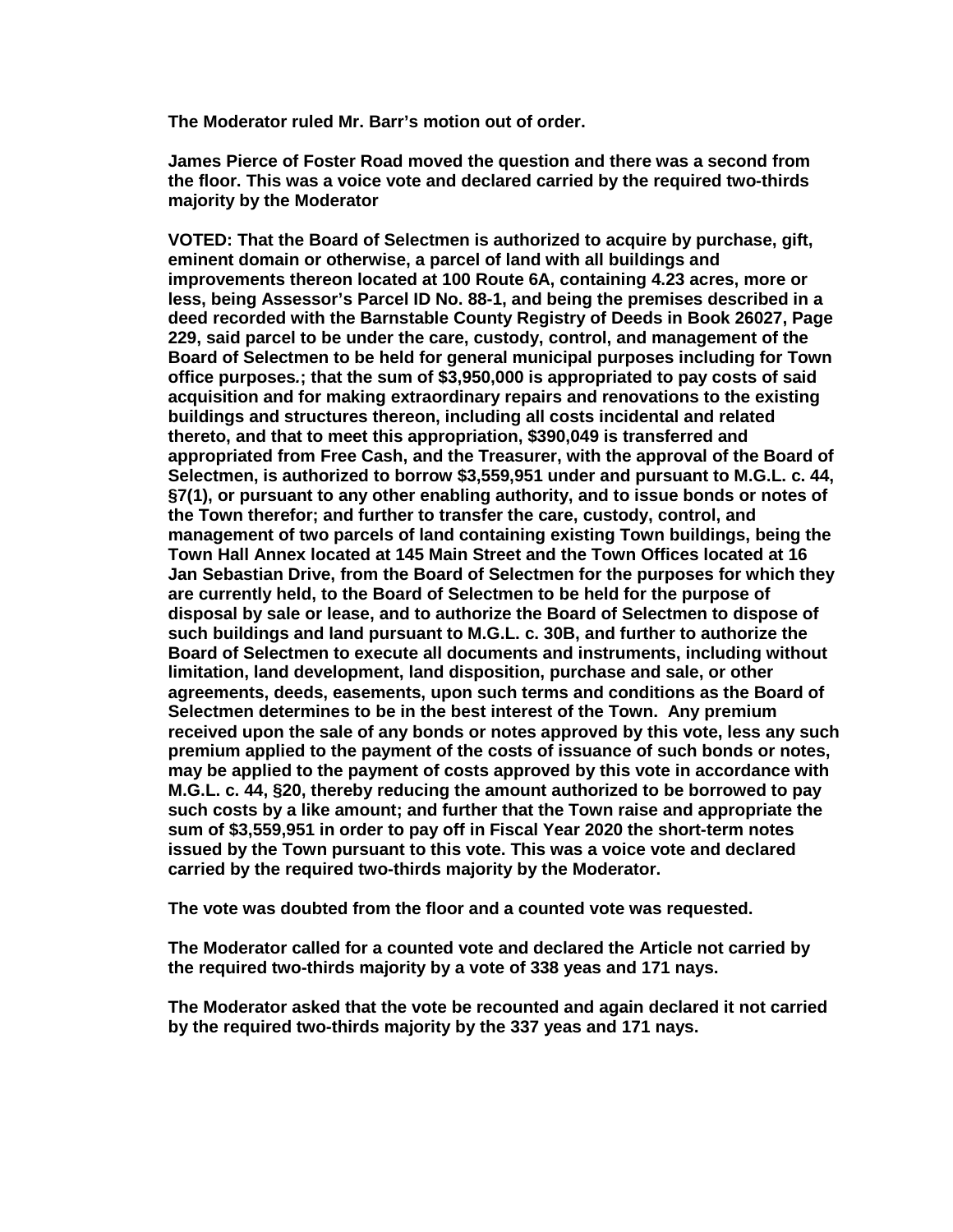## **ARTICLE 31 (Taken out of order)**

To see if the Town will vote to authorize the Board of Selectmen to acquire by purchase the former Santander Bank land, building and all improvements located at 100 Route 6A and shown on Assessors Map 88 Lot 001 for \$2.1 million or according to the contract already made by the Selectmen with the building owner or on such terms as the Board of Selectmen deems appropriate; and further, to spend up to \$1.4 million for the purpose of repairs and renovations to the property in consultation with the Council on Aging Board of Directors; and further, to hold said building for the purpose of a Senior Center for Active Living, and to appropriate or take a maximum of \$3.5 million from the NRG payments for the first year of the NRG-Sandwich PILOT Agreement for Unit #3 for such purposes or take any other action relative thereto.

*(Submitted by Petition)*

**Mr. Fitch of Grove Street made a motion on Article 31. There was a second from the floor. Move that Town authorize the Board of Selectmen to acquire by purchase the former Santander Bank land, building and all improvements located at 100 Route 6A and shown on Assessors Map 88 Lot 001 for \$2.1 million or according to the contract already made by the Selectmen with the building owner or on such terms as the Board of Selectmen deems appropriate; and further, spend up to \$1.4 million for the purpose of repairs and renovations to the property in consultation with the Council on Aging Board of Directors; and further, hold said building for the purpose of a Senior Center for Active Living, and appropriate or take a maximum of \$3.5 million from the NRG payments for the first year of the NRG-Sandwich PILOT Agreement for Unit #3 for such purposes, as printed in the Warrant under Article 31.**

**Daryl Davis of White Cap Path moved to postpone Article 31 indefinitely; there was a second from the floor. This was a counted vote and declared carried by the Moderator by a vote of 240 yeas and 192 nays.**

# **ARTICLE 2**

To see if the Town will vote to hear the reports of all Town Officers and Committees and to act thereon and to hear the report of the Board of Selectmen on the Long Range Plan, or take any other action relative thereto.

**VOTED: That the Town accept the Report of all Town Officers and Committees as printed in the 2018 Annual Town Reports and hear the report of the Board of Selectmen on the Long Range Plan. This was a voice vote and declared carried by the Moderator.**

### **ARTICLE 3**

To see if the Town will vote to hear the report of the Finance Committee and to see if the Town will vote to raise and appropriate or transfer from available funds the sum of \$78,300,447.00, or any other amount, to defray Town expenses for the Fiscal Year July 1, 2019 to June 30, 2020 as itemized below in the third column entitled FY'20 Recommendation, or take any other action relative thereto.

### **Fiscal Year 2020 Finance Committee Budget Message**:

In accordance with Section 7.2.b of the Town Charter, the Finance Committee hereby presents its Fiscal Year 2020 budget message to Town Meeting and to the taxpayers and residents of Sandwich.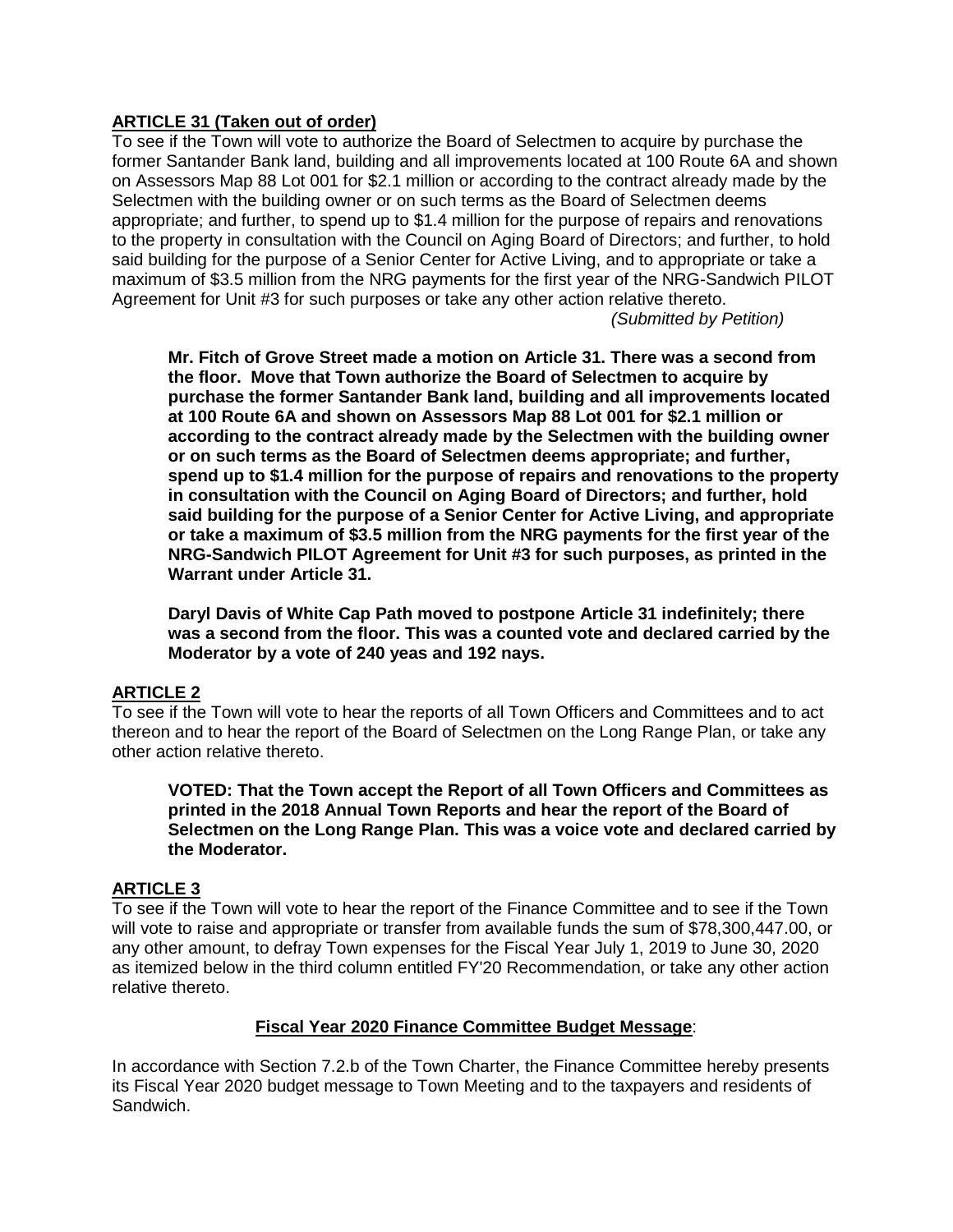The budget being presented this evening is based on sound assumptions regarding our anticipated revenues and expenses for FY'20. As the Town Manager will explain in his budget presentation, it is always difficult to estimate State aid and assessments because these amounts are not finalized until well after tonight's vote on the budget. Nevertheless, the Finance Committee believes the assumptions relied upon in the preparation of this budget with respect to State aid are reasonable, with the only real concern being the Tuition Assessment line item for our students attending other public education options outside of Sandwich, including Charter Schools. As will be highlighted shortly, this figure has grown substantially over the last decade to the extent that this assessment alone is over 4 million dollars! Where previously, when charter schools were set up, the school budget was charged costs, and the state reimbursed the towns a healthy percentage; now, the state pays a fraction of promised reimbursement, and costs come out of the General Fund - a/k/a taxpayers' pockets. In the unlikely event that State aid and assessment figures change substantially from the projections we are utilizing, we will come back at fall Special Town Meeting to make any adjustments needed, prior to the tax rate being set.

In addition to the budget amounts being voted in Article 3, the Committee fully supports the FY 2020 capital budget recommendations, as well. This year, we'll be allocating anywhere from 1.3 to 1.9 million dollars, depending on the decision this body makes on Article 1, the purchase of the former Santander Bank building for consolidation of town departments. Many capital purchases have been on request lists for several years. They include repairs to town buildings, multi-department software and digitizing of paper files, crash reconstruction equipment, digital two way radios & tasers for our police department; GPS survey equipment & technical assistance for EPA MS4 Permit Requirements for the Engineering department; a Quint Ladder/Engine & Mini Pumper for the Fire Department; Pavement Roller, Basin Cleaner Replacement Supplement, Crew Cab Pickup Truck, Flail Cutter Head Replacement, Street Sweeper, Open Top Ejector Trailer, Backhoe/Loader for the DPW's Highway Department; and repairs to buildings, SHS Energy Management & Communications Repair, Emergency Power Upgrade, High School Video Security Upgrade, and SPED Transport Van for the schools. The Recreation department will also replace two utility vehicles and beach gate houses.

The FY 2020 budget is a celebration, of sorts. The town has had numerous priorities over the past years - an inadequate police headquarters, understaffed fire department, empty buildings that were rotting away, lack of recreation and senior citizen facilities, lack of a central office for the school department, a library that desperately needed a facelift and some roads that were in very poor condition. Thanks to those that came to town meeting and supported the efforts of the Board of Selectmen and Finance Committee in addressing some of these issues, we have a beautiful restored building, Sand Hill Community Center, that is being utilized by town committees, and many local non profits, for meetings, parties, and retreats. We have new public safety facilities that will be opening soon, including a State of the Art police station, a new fire building in South Sandwich, and a fully refurbished one in East Sandwich. Call times have been reduced - resulting in some insurance discounts for East Sandwich residents! We're building a two million dollar recreation facility on the public safety campus, featuring tennis courts, pickleball courts, and nature trails connecting to the Oak Crest Cove recreation area and beach. Roads are being repaired, using money voted in by taxpayers. And, in the fall, there will be a special town meeting that will address a senior center (Center for Active Living), a library renovation, and the renovation of the Human Services building on Quaker Meeting House Road for a new central office for Sandwich Public Schools. In addition, we're ahead of the game in terms of dealing with the future costs of wastewater issues, through a new mechanism passed by voters at last year's town meeting, and, hopefully, at the polls later this week.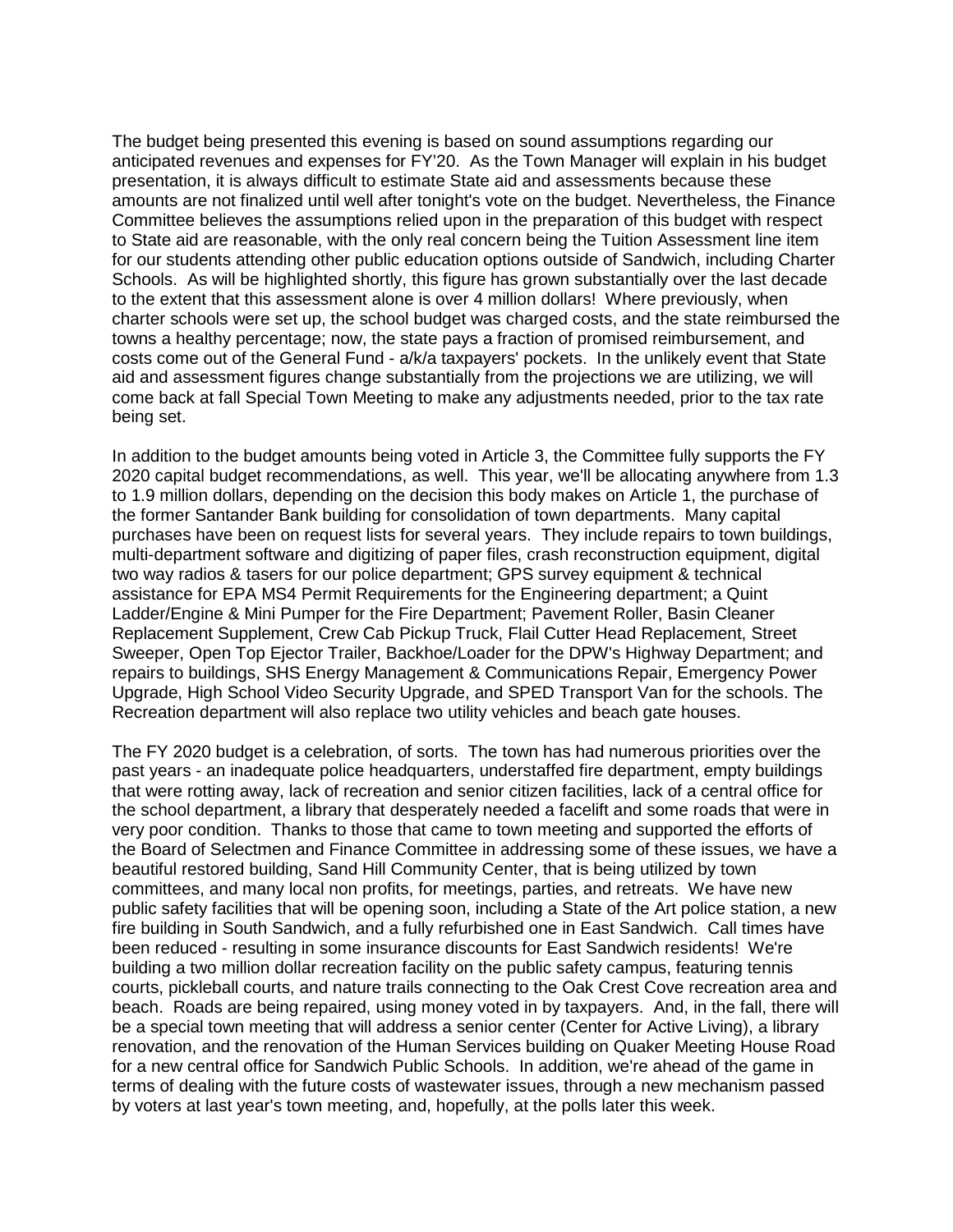All is not particularly rosy, however. This Finance Committee is mindful of the direction our real estate taxes are going - UP! We have the highest tax rate on Cape Cod, but we understand WHY this is so. We have the most full-time residents on the Cape. Our home values are much lower than many parts of the Cape. And, we send many children to school in the district, at charter schools, and at our regional technical school. But, we are determined to look carefully at each budget, recommend needed cuts, and try to urge the town's municipal & school departments to live with limited funding, so as not to overburden taxpayers. Our goal is to stabilize taxes while at the same time improving public services! We'd love your feedback. Let us know any suggestions you might have in terms of controlling costs. And, please volunteer in the town. Our Committees and Boards, including this one, only thrive when we have concerned citizens on them, fighting for YOU.

I'd like to publicly thank George "Bud" Dunham and Finance Director Mimi Bernardo for their hard work on this budget. They think outside-the-box, and seem to squeeze the most out of each dollar. Also, thanks to Dr. Pamela Gould, who was mindful of financial restraints while crafting a budget that allows students to thrive in Sandwich. I'd like to thank the department heads and school personnel who made presentations to us over the last several months, where we have met nearly every week. I cite this from our 2015 report: "As our diligent review efforts have proven over the years, even when we have slight disagreements about specific spending amounts or funding sources, we all recognize that Sandwich is operated very efficiently, follows extremely sound financial practices, and consistently makes very wise budget decisions."

Thank you all for coming tonight, and caring enough about our town to lend YOUR voice to the conversation.

Mark Snyder, Chairman Sandwich Finance Committee

# **FY'20 GENERAL FUND BUDGET TOTALS**

|            |                              | <b>FY'18</b>         | <b>FY'19</b>         | <b>FY'20</b>   |
|------------|------------------------------|----------------------|----------------------|----------------|
| <u>No.</u> | <b>Department</b>            | <b>Appropriation</b> | <b>Appropriation</b> | Recommendation |
| 114        | Moderator                    | 450                  | 450                  | 450            |
| 123        | Selectmen/Manager            | 497,081              | 512,583              | 529,875        |
|            | <b>Personnel Expenses</b>    | 259,426              | 247,271              | 500,000        |
| 131        | <b>Finance Committee</b>     | 3,400                | 3,400                | 3,400          |
| 135        | Accounting                   | 208,269              | 216,347              | 222,961        |
| 141        | Assessing                    | 385,229              | 377,372              | 394,166        |
| 145        | Treasurer                    | 225,081              | 231,977              | 232,727        |
| 146        | <b>Tax Collector</b>         | 202,711              | 210,855              | 212,154        |
| 147        | Tax Title                    | 35,000               | 35,000               | 35,000         |
| 151        | Legal                        | 300,000              | 300,000              | 300,000        |
| 152        | <b>Human Resources</b>       | 181,656              | 186,761              | 179,354        |
| 161        | <b>Town Clerk</b>            | 182,361              | 188,406              | 192,156        |
| 162        | Elect. & Registration        | 50,250               | 60,750               | 49,750         |
| 171        | <b>Natural Resources</b>     | 281,237              | 287,093              | 303,997        |
| 175        | Planning & Development       | 218,160              | 225,857              | 231,213        |
| 190        | <b>Facilities Management</b> | 599,440              | 613,232              | 642,652        |
| 195        | <b>Town Reports</b>          | 11,000               | 11,000               | 11,000         |
| 196        | <b>Bind Records</b>          | 6,000                | 7,000                | 7,000          |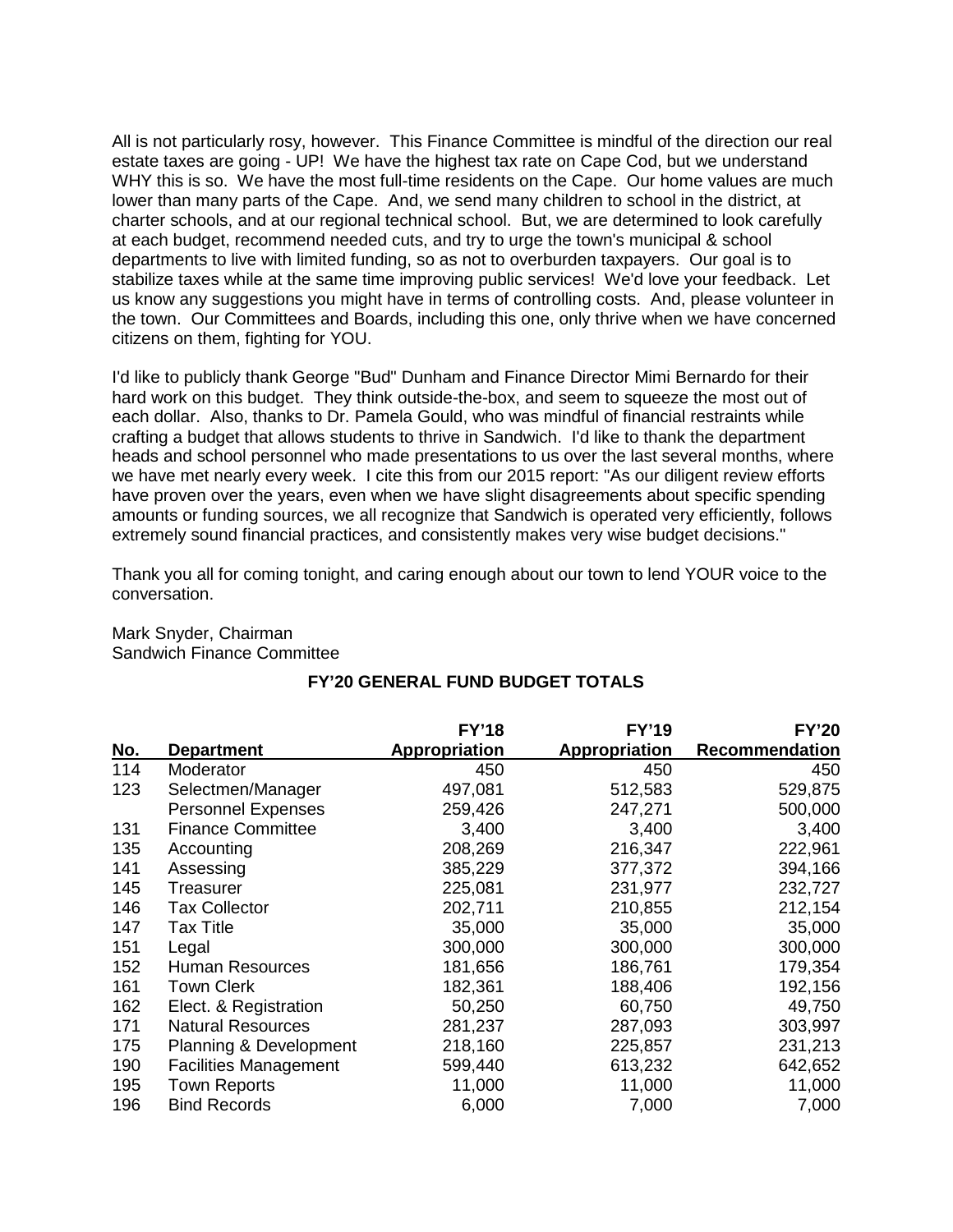| 197        | Info. Technology             | 574,902              | 656,517              | 663,873        |
|------------|------------------------------|----------------------|----------------------|----------------|
|            | Total 100s                   | 4,221,653            | 4,371,871            | 4,711,728      |
| 210        | <b>Police Department</b>     | 4,479,098            | 4,567,104            | 4,558,510      |
| 220        | <b>Fire Department</b>       | 3,409,792            | 3,701,971            | 3,679,534      |
| 241        | Inspections                  | 278,281              | 293,402              | 291,605        |
| 244        | Sealer of Weights & Measures | 200                  | 200                  | 200            |
| 291        | <b>Emergency Management</b>  | 11,500               | 17,500               | 17,500         |
| 294        | Forest Warden                | 1,500                | 1,500                | 1,500          |
| 297        | <b>Bourne Shellfish</b>      | 4,000                | 4,000                | 4,000          |
| 299        | <b>Greenhead Fly</b>         | 2,000                | 2,000                | 2,500          |
|            | <b>Total 200s</b>            | 8,186,371            | 8,587,677            | 8,555,349      |
| 300        | <b>School Department</b>     | 32,578,784           | 33,273,259           | 34,132,914     |
| 313        | <b>UCCRVTS</b>               | 2,157,422            | 2,288,389            | 2,161,680      |
|            | <b>Total 300s</b>            | 34,736,206           | 35,561,648           | 36,294,594     |
| 410        | DPW - Engineering            | 201,142              | 207,514              | 227,086        |
| 420        | <b>DPW</b>                   | 1,722,366            | 1,750,218            | 1,825,761      |
| 421        | Snow & Ice                   | 400,000              | 400,000              | 400,000        |
| 424        | <b>Streetlights</b>          | 30,000               | 25,000               | 25,000         |
|            | <b>Total 400s</b>            | 2,348,508            | 2,382,732            | 2,477,847      |
|            |                              | <b>FY'18</b>         | <b>FY'19</b>         | <b>FY'20</b>   |
| <u>No.</u> | <b>Department</b>            | <b>Appropriation</b> | <b>Appropriation</b> | Recommendation |
| 510        | <b>Health Department</b>     | 199,288              | 208,531              | 214,691        |
| 522        | <b>Nursing Department</b>    | 144,468              | 151,925              | 165,829        |
| 540        | <b>Social Services</b>       | 35,000               | 35,000               | 35,000         |
| 541        | <b>COA</b>                   | 236,711              | 241,427              | 231,800        |
| 543        | Veterans                     | 73,000               | 73,320               | 88,320         |
|            | <b>Total 500s</b>            | 688,467              | 710,203              | 735,640        |
| 610        | Library                      | 998,332              | 997,589              | 991,595        |
| 630        | Recreation                   | 170,252              | 190,533              | 229,684        |
| 650        | DPW - Parks                  | 25,850               | 25,850               | 25,850         |
| 671        | Hoxie / Grist Mill           | 25,500               | 25,500               | 53,500         |
| 693        | <b>Memorial Day</b>          | 1,200                | 1,200                | 1,200          |
| 694        | <b>Historic District</b>     | 14,750               | 14,750               | 14,800         |
|            | <b>Total 600s</b>            | 1,235,884            | 1,255,422            | 1,316,629      |

**Operating Budget Subtotal:** 51,417,089 52,869,553 54,091,787

| 135 | Sanitation, Marina & SHGC Indirect Costs Transfers      | 45,000    |
|-----|---------------------------------------------------------|-----------|
| 171 | <b>Waterways Fund Transfer</b>                          | 7,500     |
| 220 | <b>Ambulance Fund Transfer</b>                          | 1,500,000 |
| 630 | Beach & Recreation Account Transfers (incl. Sandy Neck) | 291,955   |
| 650 | <b>Cemetery Trust Fund Transfer</b>                     | 35,000    |
| 671 | Hoxie House / Grist Mill Transfer                       | 27,500    |
|     | <b>Inter-Fund Transfers Subtotal:</b>                   |           |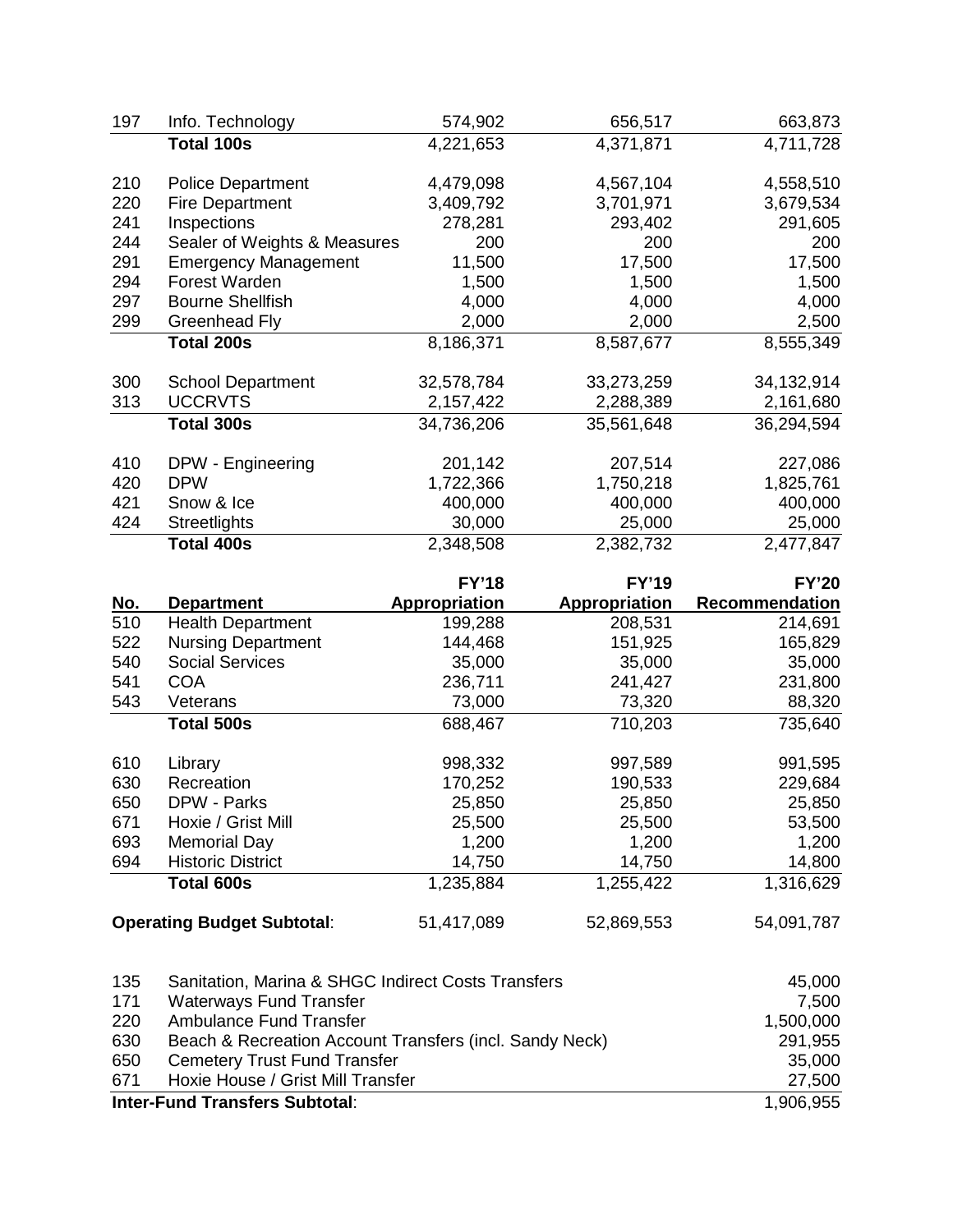| 132 | Reserve Fund                           | 500,000    |
|-----|----------------------------------------|------------|
| 710 | <b>Short Term Debt</b>                 | 100,000    |
| 750 | Debt                                   | 3,954,471  |
| 910 | <b>Group Health Insurance</b>          | 11,800,000 |
| 912 | Medicare                               | 650,000    |
| 940 | Property & Liability Insurance         | 1,200,000  |
| 941 | <b>Unemployment Account</b>            | 100,000    |
| 950 | <b>Retirement Assessment</b>           | 3,997,234  |
|     | <b>Other Budget Accounts Subtotal:</b> | 22,301,705 |

#### **FY'20 BUDGET TOTAL: 78,300,447**

**UNANIMOUSLY VOTED: That the Town hear the report of the Finance Committee and raise and appropriate \$75,960,304; transfer and appropriate \$383,188 from Free Cash; transfer and appropriate \$1,500,000 from the ambulance receipts reserved for appropriation account; transfer and appropriate \$50,000 from overlay surplus; transfer and appropriate \$15,000 from Sandwich East Boat Basin Marina funds; transfer and appropriate \$15,000 from the Sandwich Hollows Golf Club enterprise fund; transfer and appropriate \$15,000 from the DPW – Sanitation Division enterprise fund; transfer and appropriate \$291,955 from the beach parking receipts reserved for appropriation account; transfer and appropriate \$27,500 from the Hoxie House / Grist Mill receipts reserved for appropriation account; transfer and appropriate \$7,500 from the Waterways Fund; transfer and appropriate \$35,000 from cemetery trust funds; to defray Town expenses for the Fiscal Year 2020 as itemized in the third column entitled FY'20 Recommendation, as printed in the Warrant under Article 3, and set the compensation of elected officials as follows:**

| <b>Moderator</b>                   | 450    |
|------------------------------------|--------|
| <b>Chairman Board of Selectmen</b> | 3,000  |
| Selectmen - 4 each                 | 2,500  |
| <b>Chairman Board of Assessors</b> | 2,000  |
| Assessors – 2 each                 | 1,500  |
| <b>Town Clerk</b>                  | 83,491 |

**This was a voice vote and declared carried unanimously by the Moderator.**

# **ARTICLE 4**

To see if the Town will vote in accordance with the provisions of M.G.L. c.44, §53F½ to raise and appropriate or transfer from available funds a sum of money, to be expended under the direction of the Board of Selectmen, for the purpose of establishing the FY'20 enterprise fund budget for the Department of Public Works Sanitation Division, or take any other action relative thereto.

**UNANIMOUSLY VOTED: That the Town transfer and appropriate \$950,000 from DPW – Sanitation Division receipts and transfer and appropriate \$104,635 from the DPW – Sanitation Division enterprise fund retained earnings, to be expended under the direction of the Board of Selectmen, for establishing the Fiscal Year**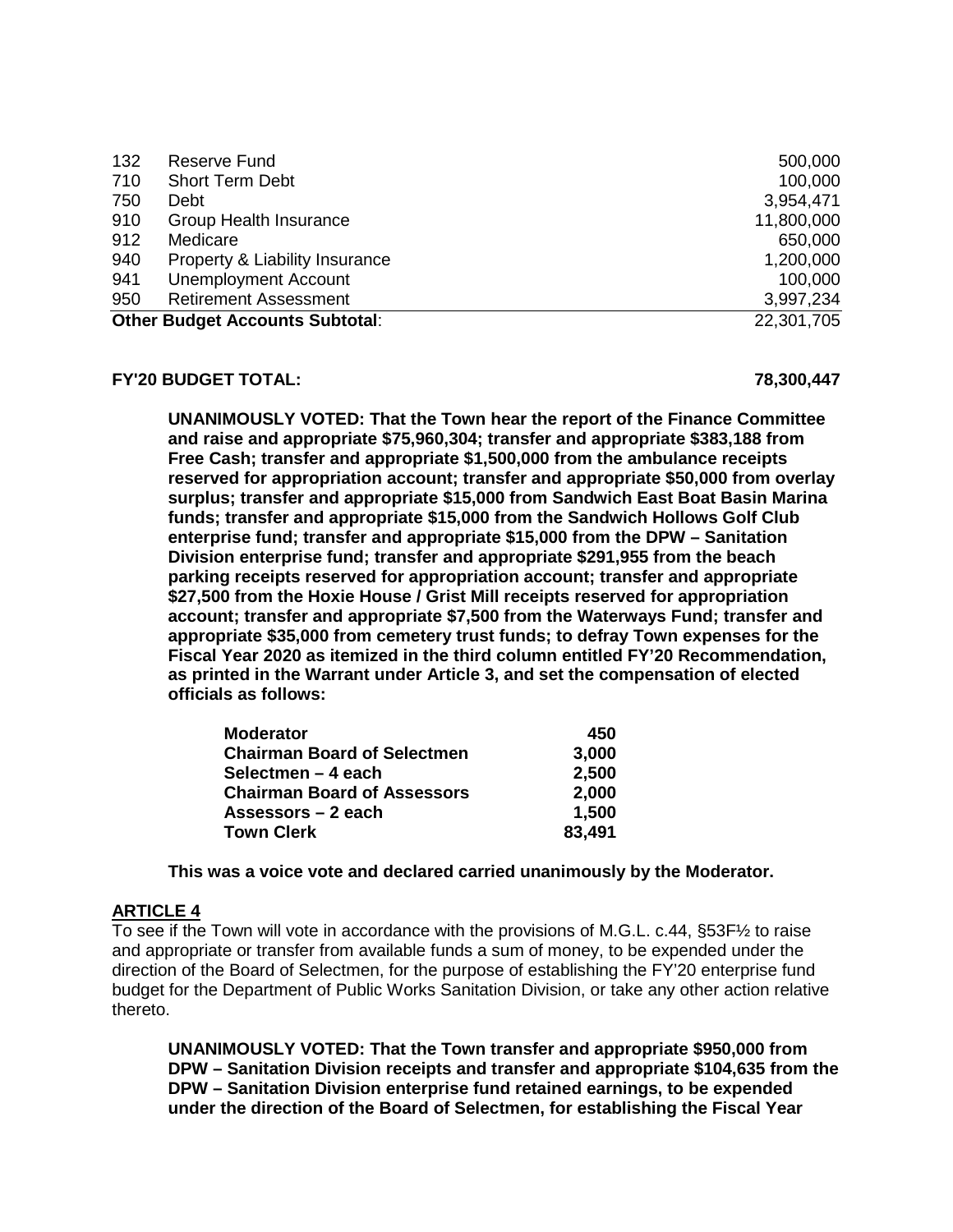#### **2020 Enterprise Fund operating budget for the DPW – Sanitation Division. This was a voice vote and declared carried unanimously by the Moderator.**

## **ARTICLE 5**

To see if the Town will vote in accordance with the provisions of M.G.L. c.44, §53F½ to raise and appropriate or transfer from available funds a sum of money, to be expended under the direction of the Board of Selectmen, for the purpose of establishing the FY'20 enterprise fund budget for Sandwich Hollows Golf Club, or take any other action relative thereto.

**UNANIMOUSLY VOTED: That the Town transfer and appropriate \$900,000 from Golf Department Receipts and transfer and appropriate \$40,303 from the Golf Department enterprise fund retained earnings, to be expended under the direction of the Board of Selectmen, for establishing the Fiscal Year 2020 Enterprise Fund operating budget for Sandwich Hollows Golf Club. This was a voice vote and declared carried unanimously by the Moderator.**

# **ARTICLE 6**

To see if the Town will vote in accordance with the provisions of M.G.L. c.44, §53F½ to raise and appropriate or transfer from available funds a sum of money, to be expended under the direction of the Board of Selectmen, for the purpose of establishing the FY'20 enterprise fund budget for the Sandwich Marina – East Boat Basin, or take any other action relative thereto.

**UNANIMOUSLY VOTED: That the Town transfer and appropriate \$1,780,387 from Sandwich East Boat Basin Marina Receipts, to be expended under the direction of the Board of Selectmen, for establishing the Fiscal Year 2020 Enterprise Fund operating budget for the Sandwich East Boat Basin Marina. This was a voice vote and declared carried unanimously by the Moderator.**

### **ARTICLE 7**

To see if the Town will vote to accept the provisions of M.G.L. c.44, §53F½ to establish an enterprise fund for cable public access license fees, effective Fiscal Year 2020, and to raise and appropriate or transfer from available funds, a sum of money, to be expended under the direction of the Board of Selectmen, for the purpose of establishing the FY'20 cable public access enterprise fund budget, or take any action relative thereto.

**UNANIMOUSLY VOTED: That the Town accept the provisions of M.G.L. c.44, §53F½ to establish an enterprise fund for cable public access license fees, effective Fiscal Year 2020, and transfer and appropriate \$650,000 from cable license fee receipts, to be expended under the direction of the Board of Selectmen, for the purpose of establishing the Fiscal Year 2020 Enterprise Fund operating budget for cable public access. This was a voice vote and declared carried unanimously by the Moderator.**

# **ARTICLE 8**

To see if the Town will vote to amend the Sandwich Town Bylaws, Section 2.11, Departmental Revolving Funds by adding a new Revolving Fund listing, to read as follows:

| <b>Revolving</b><br>Fund | <b>Authorized to Spend</b><br>Fund | Revenue<br><b>Source</b> | Use of<br>Fund |
|--------------------------|------------------------------------|--------------------------|----------------|
| <b>School Department</b> | Superintendent of                  | Book fines &             | School         |
| <b>Book Fines</b>        | <b>Schools</b>                     | charges                  | programs       |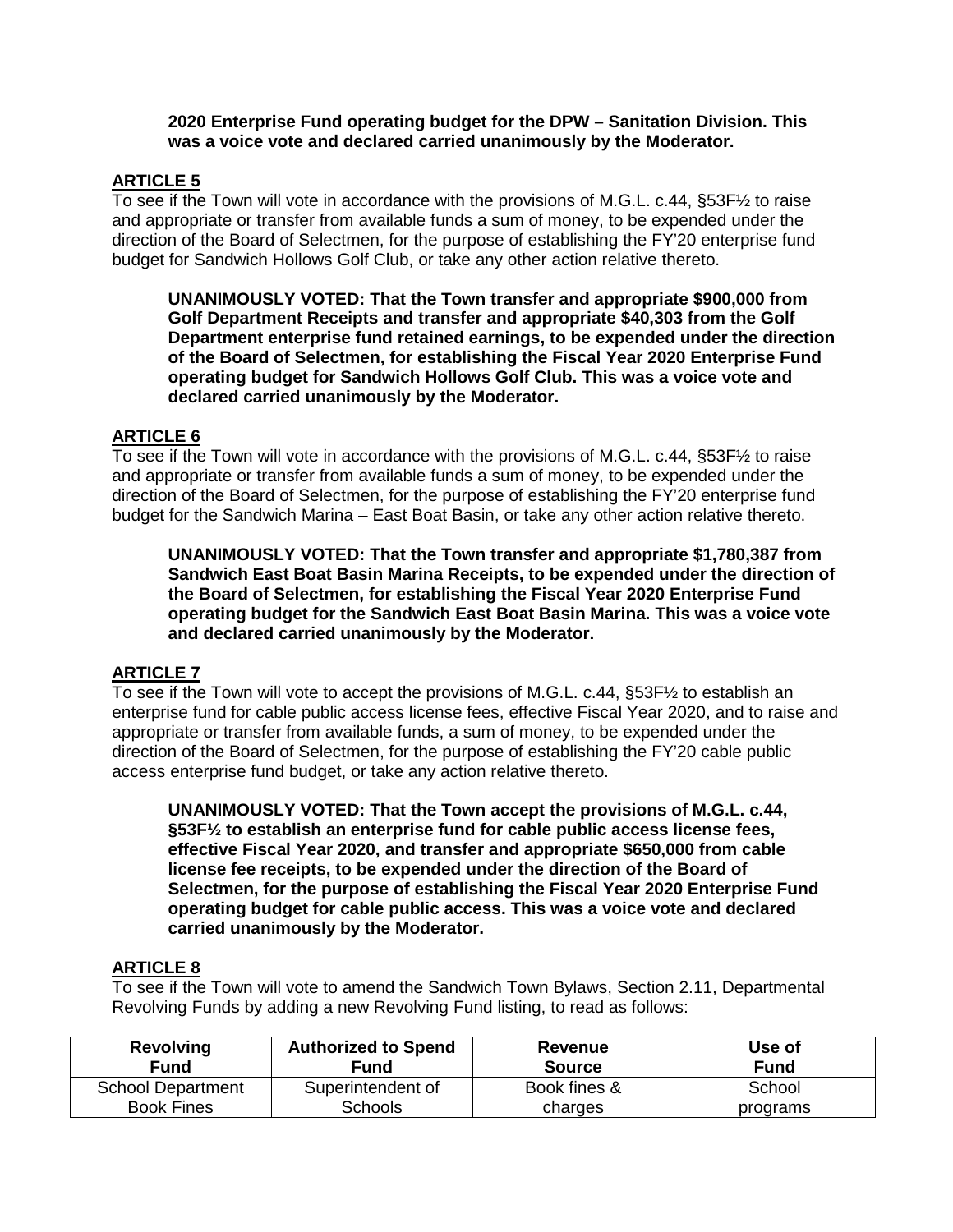## **AND FURTHER,**

To see if the Town will vote in accordance with the provisions of M.G.L. c.44, §53E1/2 and Section 2.11 of the Sandwich Town Bylaws to authorize the spending limits of revolving funds for the following Town departments for FY'20, to be expended under the direction of the Board of Selectmen, in accordance with the following list:

| <b>Revolving Account</b>                             | <b>Expenditure Limit</b> |
|------------------------------------------------------|--------------------------|
| <b>Recreation Programs</b>                           | \$525,000                |
| Solar Energy / Town Utilities                        | \$125,000                |
| Town Hall Meeting Room                               | \$10,000                 |
| Sand Hill School Community<br><b>Center Expenses</b> | \$10,000                 |
| Oak Crest Cove Expenses                              | \$12,000                 |
| Sandwich: A Cape Cod Town Book                       | \$2,000                  |
| <b>Senior &amp; Community Services</b><br>Programs   | \$60,000                 |
| <b>School Department Book Fines</b>                  | \$10,000                 |

or take any other action relative thereto.

**UNANIMOUSLY VOTED: That the Town amend the Sandwich Town Bylaws by adding a new listing for School Department Book Fines under Section 2.11, Departmental Revolving Funds, and to set the spending limit for all Town & School Department revolving funds for Fiscal Year 2020, all as printed in the Warrant under Article 8. This was a voice vote and declared carried unanimously by the Moderator.**

# **ARTICLE 9**

To see if the Town will vote in accordance with M.G.L. c.44, §21C to authorize the Board of Selectmen to enter into lease purchase agreements for a Fire Department quint ladder engine vehicle and a mini-pumper vehicle, said lease purchase agreements shall not exceed the useful life of the vehicles; and further, to transfer and appropriate \$300,000.00, or any other amount, from the Ambulance Fund to pay for the first year down payment of said leases;

# **AND FURTHER,**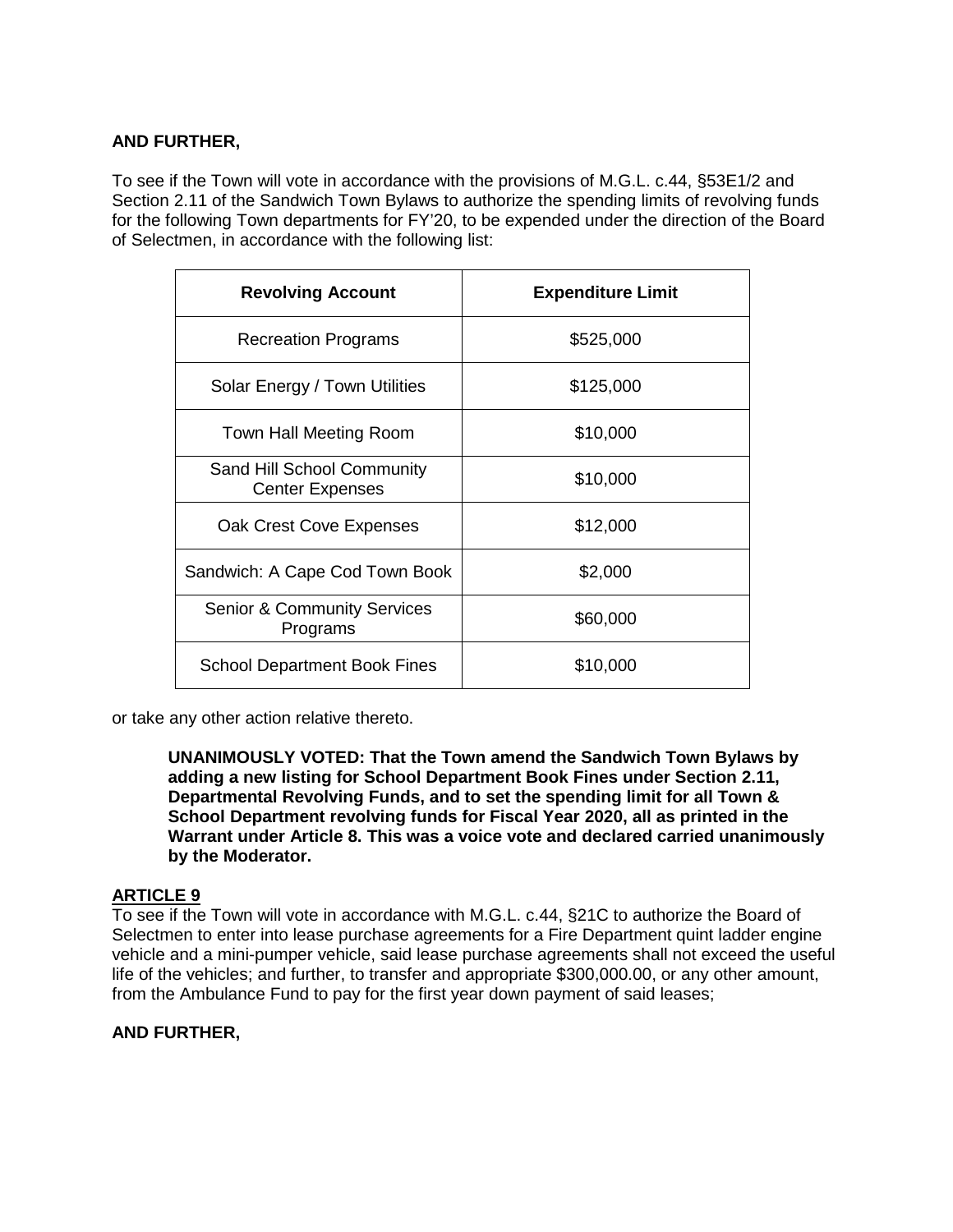To authorize the Board of Selectmen to enter into lease purchase agreements for equipment and vehicles from the Town's operating budget, said lease purchase agreements shall not exceed the useful life of said equipment or vehicles.

**UNANIMOUSLY VOTED: That the Town vote in accordance with M.G.L. c.44, §21C to authorize the Board of Selectmen to enter into lease purchase agreements for a Fire Department quint ladder engine vehicle and a mini-pumper vehicle, said lease purchase agreements shall not exceed the useful life of the vehicles; and further, transfer and appropriate \$300,000 from the Ambulance Fund to pay for the first year down payment of said leases; and further, authorize the Board of Selectmen to enter into lease purchase agreements for equipment and vehicles from the Town's operating budget, said lease purchase agreements shall not exceed the useful life of said equipment or vehicles. This was a voice vote and declared carried unanimously by the required two-thirds majority by the Moderator.**

### **ARTICLE 10**

To see if the Town will vote to hear the report of the Capital Improvement Planning Committee, and further, to raise and appropriate or transfer from available funds the sum of \$1,308,671.00, or any other amount, and to transfer and appropriate the sum of \$97,405.00, or any other amount, to be expended under the direction of the Board of Selectmen, for the purpose of purchasing and repairing equipment, vehicles, and buildings, and providing related services in accordance with the following list, for a total FY'20 capital appropriation of \$1,406,076.00:

| <b>Capital List</b>                                                 | <u>Amount</u> |
|---------------------------------------------------------------------|---------------|
| Assessing Department - Cell Tower Assessment Consultant             | 12,000        |
| Facilities Department - Town Building Repairs/Improvements          | 125,000       |
| Information Technology – Multi-Department Software & Digitization   | 220,000       |
| Information Technology - Regional GIS Aerial Flyover                | 9,584         |
| Police Department – Crash Reconstruction Equipment                  | 47,405        |
| Police Department - Digital Radio Upgrades                          | 65,000        |
| Police Department - Taser Purchases                                 | 12,258        |
| Engineering Department – Technical Assistance for MS4 Requirements  | 50,000        |
| Engineering Department - Multi-Function Plan Copier/Scanner/Plotter | 9,900         |
| DPW - Highway - 2-Ton Vibratory Pavement Roller                     | 35,500        |
| DPW - Highway - Flail Mower Cutter Head Replacement                 | 13,600        |
| DPW - Highway - Street Sweeper                                      | 228,000       |
| DPW - Sanitation - 100 CY Open Top Ejection Trailer                 | 73,690        |
| Recreation Department - Beach Multi-Space Pay Stations              | 15,000        |
| Recreation Department - Beach Gate House                            | 8,000         |
| Recreation Department - Carryall 100 Utility Vehicle                | 7,604         |
| Recreation Department - Carryall 500 Utility Vehicle                | 9,072         |
| School Department - School Building Repairs/Improvements            | 125,000       |
| School Department - SHS Energy Management Repairs                   | 125,500       |
| School Department - SHS Emergency Power Upgrades                    | 50,000        |
| School Department - SHS Video Security Upgrades                     | 135,000       |
| School Department - Transportation Van Replacement                  | 28,963        |
| <b>Capital List Total</b>                                           | 1,406,076     |

| <b>Transfer Funding Sources</b>             | Amount |
|---------------------------------------------|--------|
| Canal Unit #3 Emergency Management HCA Fund | 47,405 |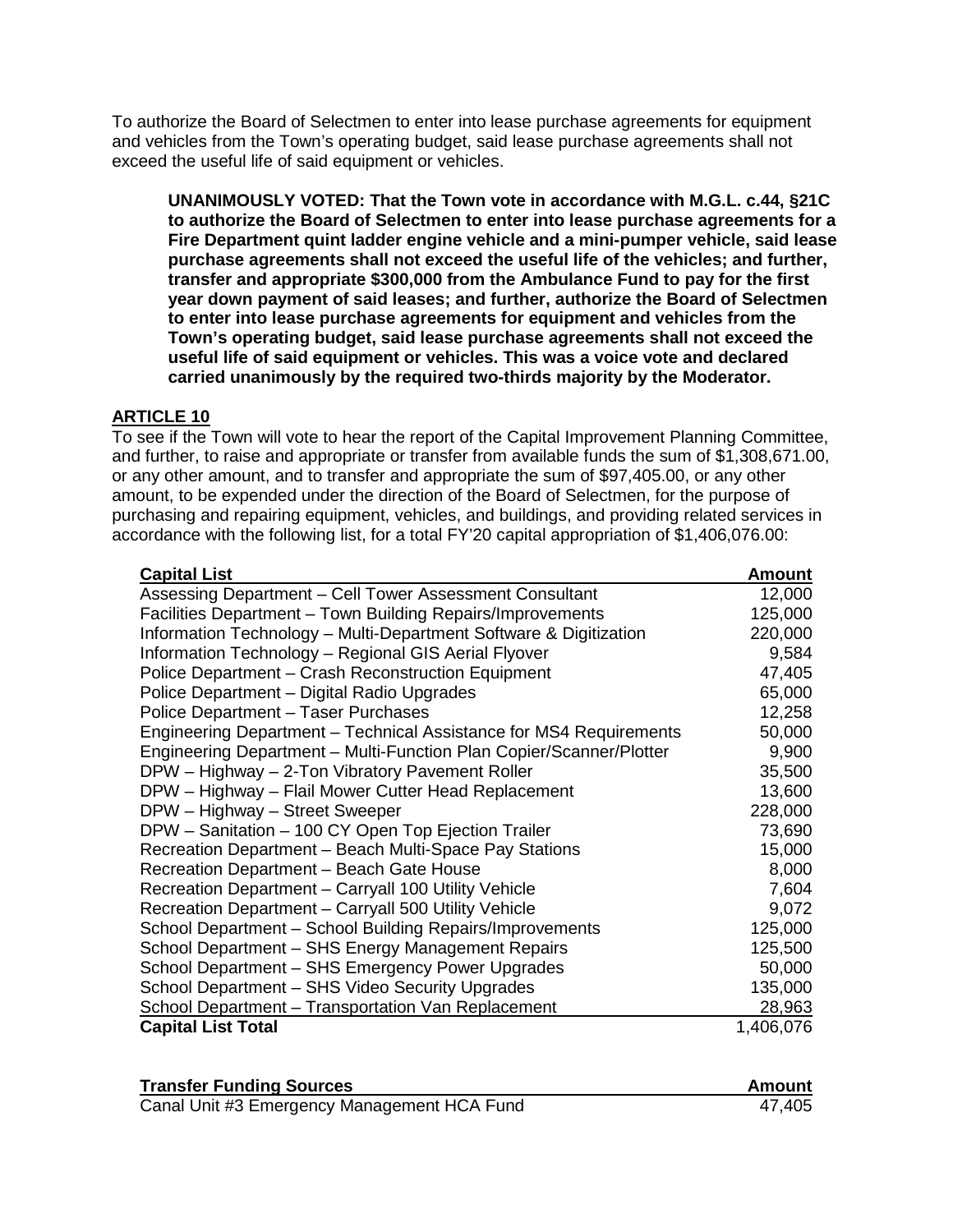| FEMA Reimbursement Fund     | 50,000 |
|-----------------------------|--------|
| <b>Capital Offset Total</b> | 97,405 |

or take any other action relative thereto.

**UNANIMOUSLY VOTED: That the Town hear the report of the Capital Improvement Planning Committee and transfer and appropriate \$1,308,671 from Free Cash, transfer and appropriate \$47,405 from the Canal Unit #3 Emergency Management Donation Fund, and transfer and appropriate \$50,000 from the Federal Emergency Management Agency Reimbursement Fund, to be expended under the direction of the Board of Selectmen, for the purpose of purchasing and repairing equipment, vehicles and buildings, and providing related services as printed in the Warrant under Article 10. This was a voice vote and declared carried unanimously by the Moderator.**

**Neal O'Brien of Telegraph Hill Road moved to reconsider the vote on Article 1. There was a second from the floor. This was a voice vote and declared carried by the Moderator.**

**Carl Johansen of Oxford Road made a motion to move the question on the vote for reconsideration and there was a second from the floor. This was a voice vote declared carried by the Moderator.**

**VOTED: That the Town reconsider the vote on Article 1. This was a voice vote and declared carried by the Moderator.** 

**Carl Johansen of Oxford Road made a motion to move the question on Article 1 and there was a second from the floor. This was a voice vote and declared carried by the Moderator.**

#### **ARTICLE 1 (Reconsidered)**

To see if the Town will vote to authorize the Board of Selectmen to acquire by purchase, gift, eminent domain or otherwise, a parcel of Land with all buildings and improvements thereon located at 100 Route 6A, containing 4.23 acres, more or less, being Assessor's Parcel ID No. 88-1, and being the premises described in a deed recorded with the Barnstable County Registry of Deeds in Book 26027, Page 229, said parcel to be under the care, custody, control, and management of the Board of Selectmen to be held for general municipal purposes including for Town office purposes; and further to raise and appropriate, transfer from available funds, or borrow a sum of money for said acquisition and for making extraordinary repairs and renovations to the existing buildings and structures thereon, including all costs incidental and related thereto; and further to transfer the care, custody, control, and management of two parcels of land containing existing Town buildings, being the Town Hall Annex located at 145 Main Street and the Town Offices located at 16 Jan Sebastian Drive, from the Board of Selectmen for the purposes for which they are currently held, to the Board of Selectmen to be held for the purpose of disposal by sale or lease, and to authorize the Board of Selectmen to dispose of such buildings and land pursuant to General laws Chapter 30B on such terms and conditions as the Board of Selectmen determine to be in the best interest of the Town; or take any other action relative thereto.

**COUNTED VOTE: That the Board of Selectmen is authorized to acquire by purchase, gift, eminent domain or otherwise, a parcel of land with all buildings**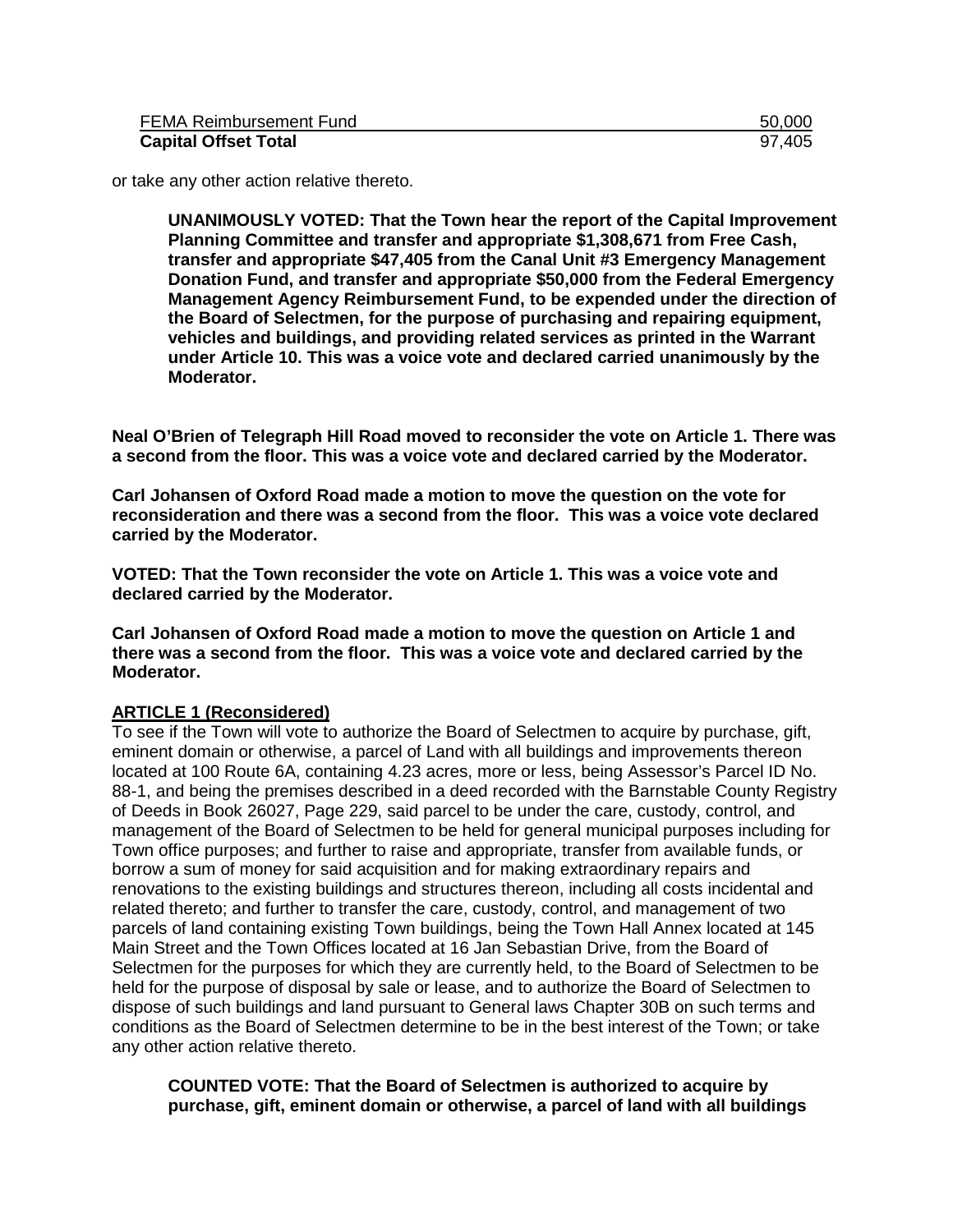**and improvements thereon located at 100 Route 6A, containing 4.23 acres, more or less, being Assessor's Parcel ID No. 88-1, and being the premises described in a deed recorded with the Barnstable County Registry of Deeds in Book 26027, Page 229, said parcel to be under the care, custody, control, and management of the Board of Selectmen to be held for general municipal purposes including for Town office purposes***.***; that the sum of \$3,950,000 is appropriated to pay costs of said acquisition and for making extraordinary repairs and renovations to the existing buildings and structures thereon, including all costs incidental and related thereto, and that to meet this appropriation, \$390,049 is transferred and appropriated from Free Cash, and the Treasurer, with the approval of the Board of Selectmen, is authorized to borrow \$3,559,951 under and pursuant to M.G.L. c. 44, §7(1), or pursuant to any other enabling authority, and to issue bonds or notes of the Town therefor; and further to transfer the care, custody, control, and management of two parcels of land containing existing Town buildings, being the Town Hall Annex located at 145 Main Street and the Town Offices located at 16 Jan Sebastian Drive, from the Board of Selectmen for the purposes for which they are currently held, to the Board of Selectmen to be held for the purpose of disposal by sale or lease, and to authorize the Board of Selectmen to dispose of such buildings and land pursuant to M.G.L. c. 30B, and further to authorize the Board of Selectmen to execute all documents and instruments, including without limitation, land development, land disposition, purchase and sale, or other agreements, deeds, easements, upon such terms and conditions as the Board of Selectmen determines to be in the best interest of the Town. Any premium received upon the sale of any bonds or notes approved by this vote, less any such premium applied to the payment of the costs of issuance of such bonds or notes, may be applied to the payment of costs approved by this vote in accordance with M.G.L. c. 44, §20, thereby reducing the amount authorized to be borrowed to pay such costs by a like amount; and further that the Town raise and appropriate the sum of \$3,559,951 in order to pay off in Fiscal Year 2020 the short-term notes issued by the Town pursuant to this vote. This was a counted vote and declared carried by the required two-thirds majority by the Moderator by a vote of 250 yeas and 44 nays.**

# **ARTICLE 11**

To see if the Town will vote to hear the report of the Capital Improvement Planning Committee, and further, to raise and appropriate or transfer from available funds the sum of \$266,518.00, or any other amount, to be expended under the direction of the Board of Selectmen, for the purpose of purchasing and repairing equipment, vehicles, and buildings, and providing related services in accordance with the following list:

| <b>Supplemental Capital List</b>                     | <b>Amount</b> |
|------------------------------------------------------|---------------|
| Engineering Department - GPS Survey Equipment        | 34,113        |
| DPW - Highway - Basin Cleaner Replacement Supplement | 61,000        |
| DPW - Highway - Crew Cab Pickup Truck                | 33,605        |
| DPW - Sanitation - Backhoe/Loader Replacement        | 137,800       |
| <b>Supplemental Capital List Total</b>               | 266,518       |

or take any other action relative thereto.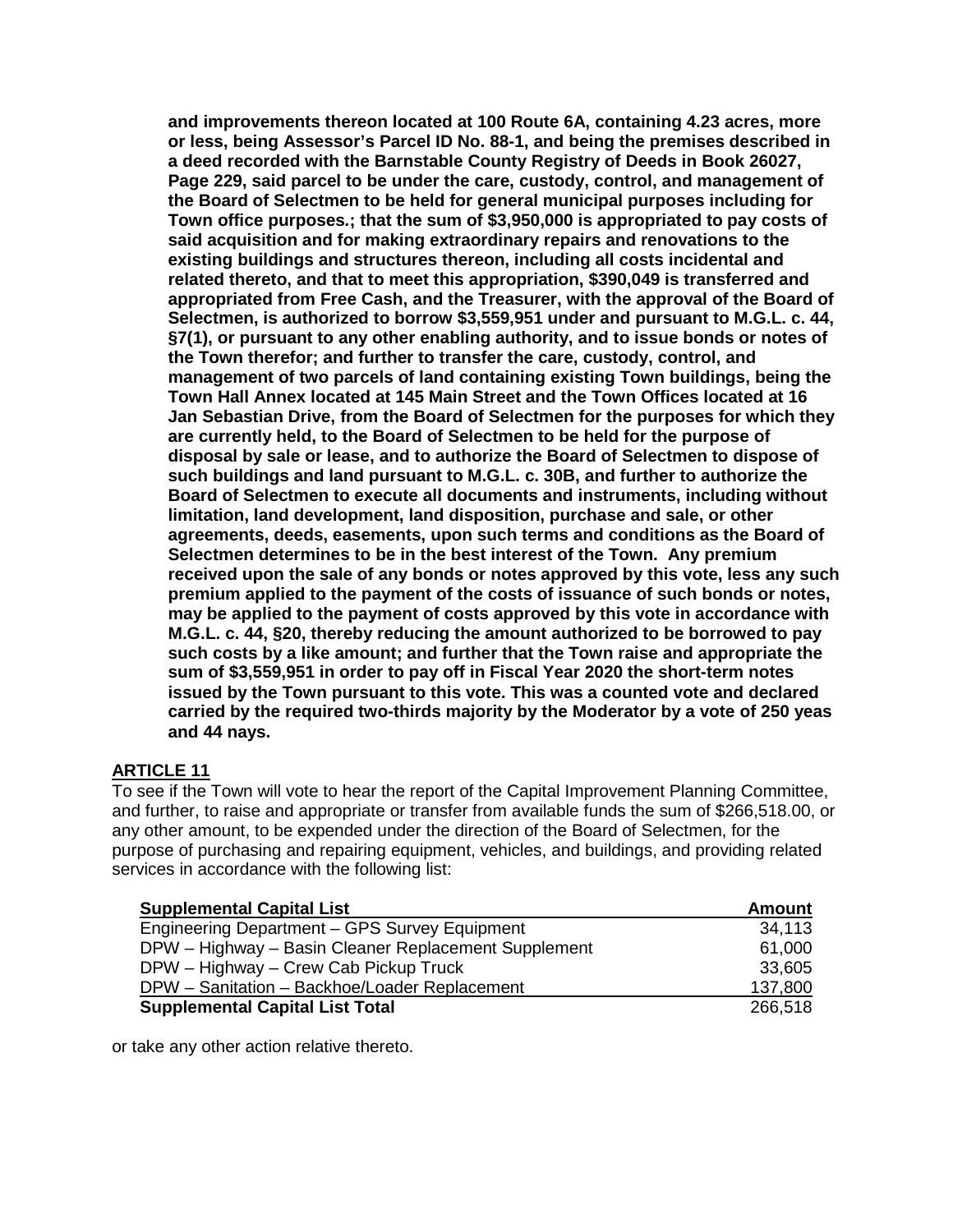#### **UNANIMOUSLY VOTED: Selectmen Michael Miller moved that the Town indefinitely postpone Article 11. This was a voice vote and declared unanimously carried by the Moderator.**

## **ARTICLE 12**

To see if the Town will vote to transfer and appropriate the sum of \$5,783.96, or any other amount, from the existing balances in two Department of Natural Resources capital appropriations, as listed below, to be expended under the direction of the Board of Selectmen, for the purpose of funding the Town's shellfish propagation and mitigation program, or take any action relative thereto.

| <b>Ryder Conservation Utility Survey</b> | 5/1/17 ATM, Article 7 | 2,427.55 |
|------------------------------------------|-----------------------|----------|
| Tractor Attachments Purchase             | 5/1/17 ATM, Article 7 | 3,356.41 |

**UNANIMOUSLY VOTED: That the Town transfer and appropriate the sum of \$5,783.96 from the existing balances in two Department of Natural Resources capital appropriations, to be expended under the direction of the Board of Selectmen, for the purpose of funding the Town's shellfish propagation and mitigation program as printed in the Warrant under Article 12.This was a voice vote and declared carried unanimously by the Moderator.**

### **ARTICLE 13**

To see if the Town will vote in accordance with M.G.L. c.40, §5B to raise and appropriate or transfer from available funds a sum of money to be transferred into the Stabilization Fund, or take any other action relative thereto.

**UNANIMOUSLY VOTED: That the Town vote in accordance with M.G.L. c.40, §5B to raise and appropriate \$100,000 to be transferred into the Stabilization Fund. This was a voice vote and declared carried unanimously by the Moderator.**

### **ARTICLE 14**

To see if the Town will vote in accordance with M.G.L. c.32B, §20(b) to transfer and appropriate \$465,069.64, or any other amount, from a special revenue account for Medicare reimbursements for a qualified retiree prescription drug plan pursuant to 42 U.S.C. section 1395w-132 to the Other Post-Employment Benefits Liability Trust Fund, or take any action relative thereto.

**UNANIMOUSLY VOTED: That the Town vote in accordance with M.G.L. c.32B, §20(b) to transfer and appropriate \$465,069.64 from a special revenue account for Medicare reimbursements for a qualified retiree prescription drug plan pursuant to 42 U.S.C. section 1395w-132 to the Other Post-Employment Benefits Liability Trust Fund. This was a voice vote and declared carried unanimously by the Moderator.**

### **ARTICLE 15**

To see if the Town will vote to appropriate the sum of money, received or to be received, from the Chapter 90 State Aid to Highways Program for highway construction and/or maintenance on any State approved road during FY'20, or take any other action relative thereto.

**UNANIMOUSLY VOTED: That the Town appropriate the sum of money, received or to be received, from the Chapter 90 State Aid to Highways Program for highway**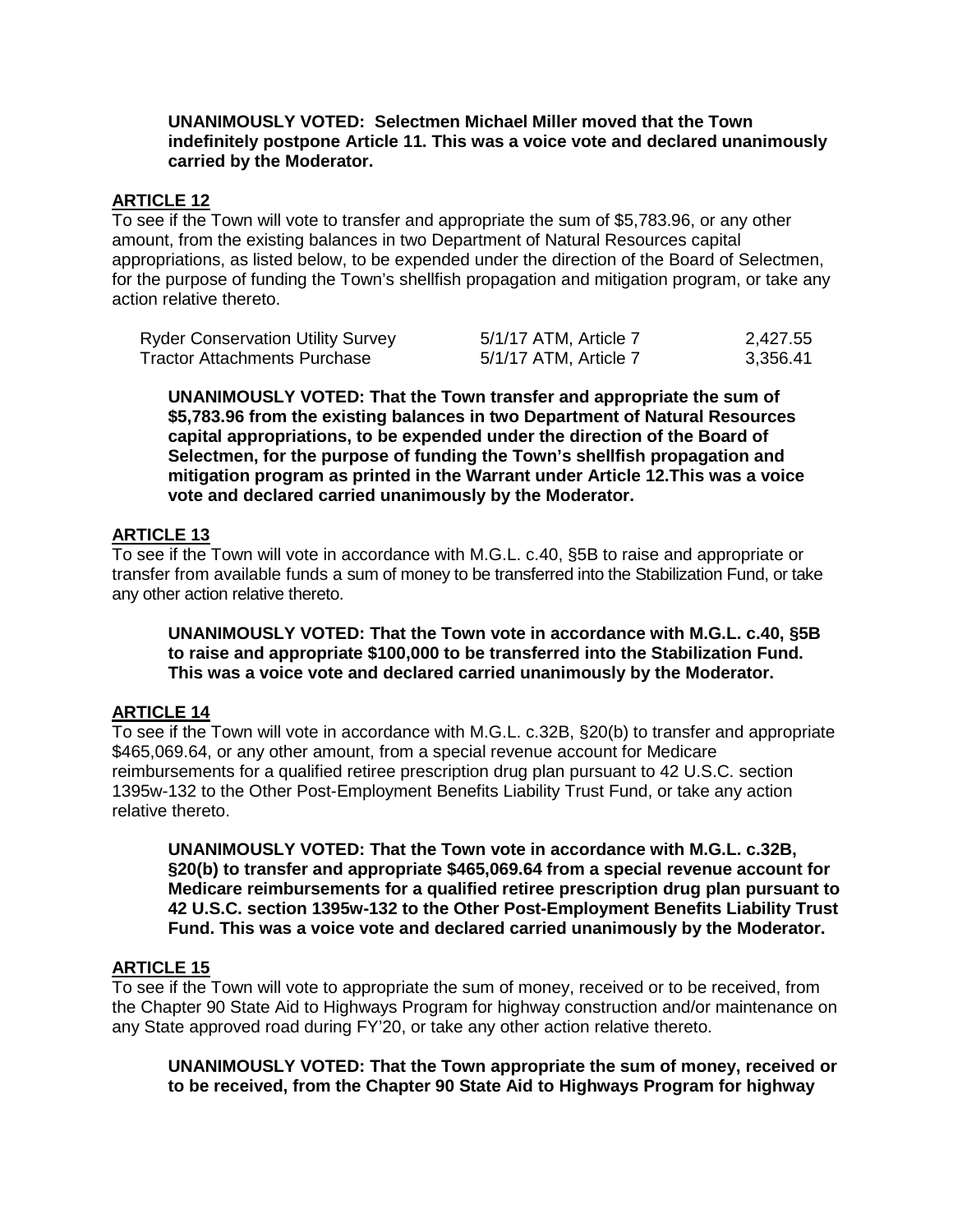#### **construction and/or maintenance on any State approved road during FY'20. This was a voice vote and declared carried unanimously by the Moderator.**

#### **ARTICLE 16**

To see if the Town will vote to transfer and appropriate the sum of \$31,628.00, or any other amount, to be expended under the direction of the School Committee, from the Sandwich High School cellular antenna lease receipt reserved for appropriation account, under Chapter 154 of the Acts of 2009, for the purpose of the maintenance and improvement of exterior athletic fields and facilities at Sandwich High School, or take any other action relative thereto.

**UNANIMOUSLY VOTED: That the Town transfer and appropriate \$31,628, to be expended under the direction of the School Committee, from the Sandwich High School cellular antenna lease receipt reserved for appropriation account, under Chapter 154 of the Acts of 2009, for the purpose of the maintenance and improvement of exterior athletic fields and facilities at Sandwich High School. This was a voice vote and declared carried unanimously by the Moderator.**

### **ARTICLE 17**

To see if the Town will vote to transfer and appropriate the sum of \$59,855.00, or any other amount, from the beach renourishment receipts reserved for appropriation account, as established at the 2013 Annual Town Meeting under Article 23, to be expended under the direction of the Board of Selectmen, for the purpose of funding future public ocean beach and dune renourishment projects, or take any other action relative thereto.

**UNANIMOUSLY VOTED: That the Town transfer and appropriate \$59,855 from the beach renourishment receipts reserved for appropriation account, as established at the 2013 Annual Town Meeting under Article 23, to be expended under the direction of the Board of Selectmen, for the purpose of funding future public ocean beach and dune renourishment projects. This was a voice vote and declared carried unanimously by the Moderator.**

# **ARTICLE 18**

To see if the Town will vote to raise and appropriate or transfer from available funds the sum of \$48,771.00, or any other amount, to be expended under the direction of the Board of Selectmen, for the purpose of funding the FY'20 Sandwich Promotions Fund as established under Chapter 227 of the Acts of 1997, or take any other action relative thereto.

**UNANIMOUSLY VOTED: That the Town transfer and appropriate \$48,771, to be expended under the direction of the Board of Selectmen, for the purpose of funding the FY'20 Sandwich Promotions Fund as established under Chapter 227 of the Acts of 1997. This was a voice vote and declared carried unanimously by the Moderator.**

#### **ARTICLE 19**

To see if the Town will vote to authorize the Board of Selectmen to petition the General Court for special legislation, in the form set forth below, to replace the existing special legislation establishing the Town of Sandwich Promotions Fund with new special legislation, for the primary purpose of changing the allocation of the percentage of room occupancy tax revenue that is deposited into the Fund and the percentage dedicated for other purposes, and changing the manner in which revenue from the Fund is distributed; provided, however, that the General Court may make clerical or editorial changes of form only to the bill, unless the Board of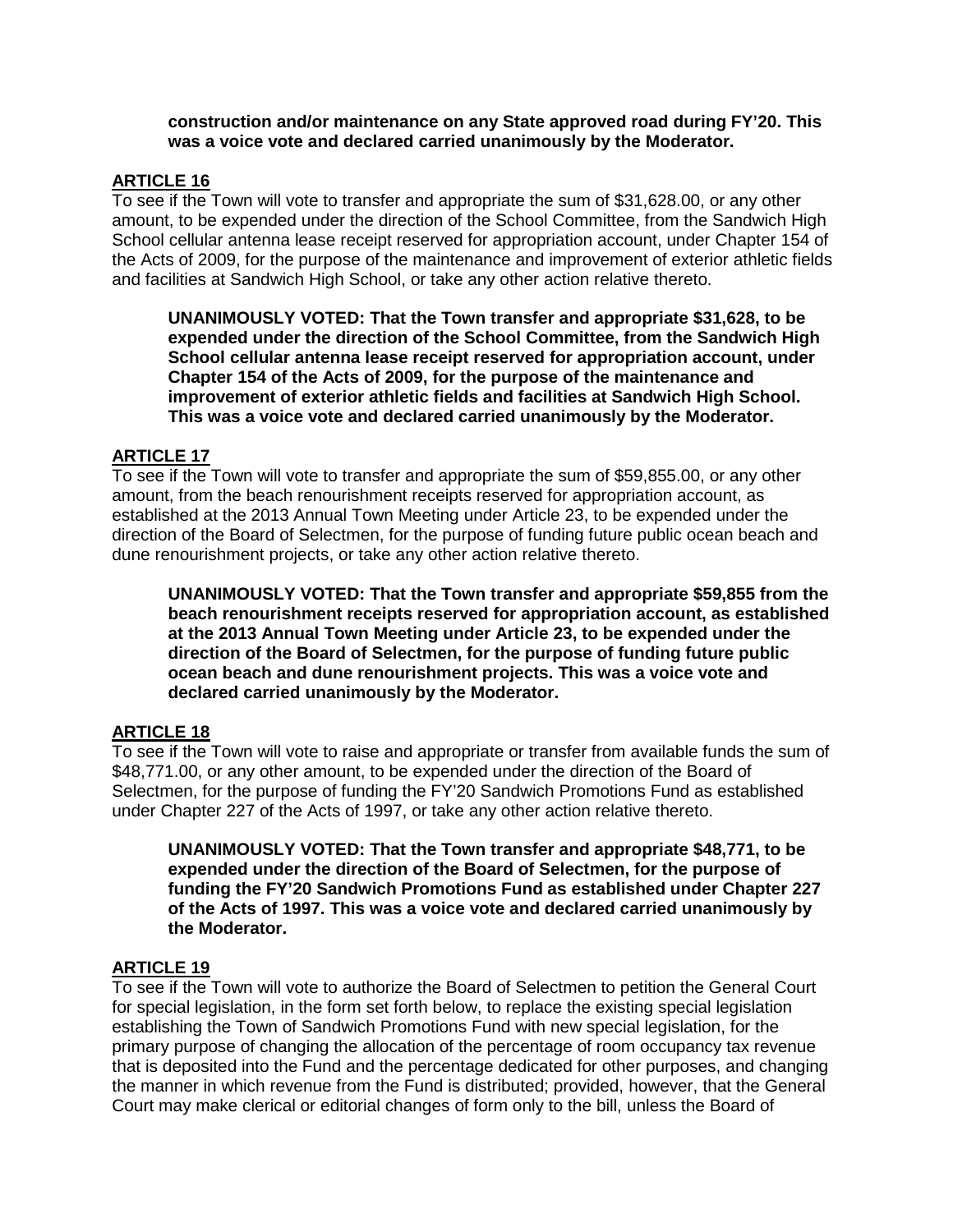Selectmen approves amendments to the bill before enactment by the General Court which are within the scope of the general public objectives of the petition; and further to withdraw the home rule petition that was approved under Article 10 of the 2018 Annual Town Meeting; or take any other action relative thereto.

#### AN ACT RELATIVE TO THE TOWN OF SANDWICH.

#### *Be it enacted by the Senate and House of Representatives in General Court assembled, and by the authority of the same, as follows:*

SECTION 1. Notwithstanding the provisions of section 53 of chapter 44 of the General Laws or any other general or special law to the contrary, the town of Sandwich is hereby authorized to establish in the town treasury a special account to be known as the promotions fund of the town of Sandwich, into which account shall be deposited certain receipts comprising a portion of the total local room occupancy tax received annually by the town under the provisions of section 3A of chapter 64G of the General Laws, as set forth in section 3 of this act, as well as any grants, gifts, or donations made to the town in furtherance of the purposes of this act.

SECTION 2. There is hereby established in the town of Sandwich a visitor services board consisting of 7 members to be appointed by the board of selectmen, 1 of whom shall be nominated by the Cape Cod canal region chamber of commerce, 1 of whom shall be nominated by the Sandwich chamber of commerce, 1 of whom shall be nominated by the Sandwich economic initiative corporation, 1 of whom shall represent the hospitality interests within the town, and 3 of whom shall be members at large. If any of the organizations with nominating privileges hereunder cease to exist or operate, the board of selectmen may appoint in place of such nominee a member at large to serve on said visitor services board. The board of selectmen shall fill any vacancies on said visitor services board in a like manner. Said visitor services board shall be charged with the expenditure of revenue from the Fund, as appropriated by town meeting, and shall make an annual report of its doings to the board of selectmen at least thirty days prior to the date of the annual town meeting.

SECTION 3. Fifty per cent of the local option rooms excise tax collected under section 3A of chapter 64G of the General Laws by the town of Sandwich for the fiscal year beginning on July 1, after the effect date of this act and each fiscal year thereafter shall be available for appropriation for capital projects undertaken by the town for which the town is authorized to borrow for a period of five years or more. The remaining fifty per cent of the local option rooms excise tax shall be dedicated, without further appropriation, as follows: 75 per cent to the town's general fund, 10 per cent as a grant to the Sandwich chamber of commerce, 5 per cent as a grant to the canal region chamber of commerce, and 10 per cent to the promotions fund of the town of Sandwich established pursuant to section 1 of this act. The board of selectmen may adjust the allocation of the local option rooms excise tax between capital projects and the general fund as set forth in this section in the event that the total amount of the local option rooms excise tax received by the town in any fiscal year is less than the amount received by the town in the immediate preceding fiscal year.

SECTION 4. Grants provided to the Sandwich chamber of commerce and the canal region chamber of commerce shall be made annually, subject to town meeting appropriation, provided that the recipients and the town, acting by and through the visitor services board and town manager, enter into a grant agreement for the expenditure of such funds for programs and projects that enhance the beautification, recreational resources, public safety, promotional and marketing activities, events, services, and public improvements which are of clear mutual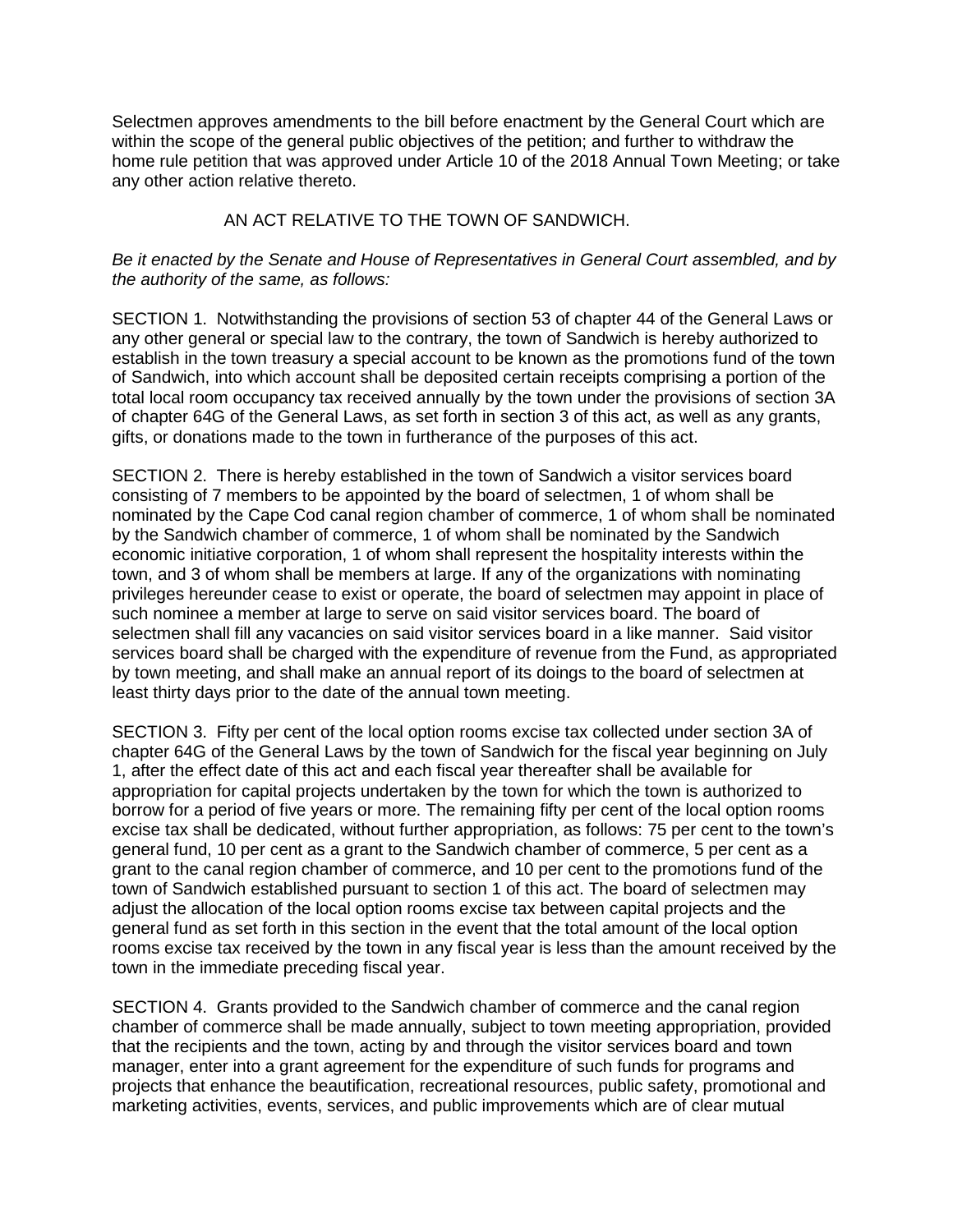interest to the residents and visitors of the town of Sandwich, and which strengthen said town as an attractive center for tourism, conventions, and related purposes of the visitor industry. Recipients shall provide an annual report to the board of selectmen and visitor services board at least thirty days prior to the date of the annual town meeting, detailing expenditures made during the fiscal year and including a forecast of expenditures for the following fiscal year. If any of the recipients designated hereunder cease to exist, the portion of fund revenue allocated for that recipient shall be available for appropriation and expenditure by the visitor services board in accordance with section 5 of this act.

SECTION 5. Any revenue in the promotions fund for the town of Sandwich established pursuant to section 1 of this act shall be available, subject to appropriation, for expenditure by the visitor services board for the purposes set forth in section 4 of this act. Any revenue remaining in said fund at the end of the fiscal year shall be available for appropriation during the following fiscal year. Any and all contracts for services, programs and projects authorized hereunder shall be awarded and executed by the town manager, or its designee, upon the recommendation of the visitor services board, subject to compliance with all applicable procurement laws of the commonwealth.

SECTION 6. Chapter 227 of the Acts of 1997 and Chapter 153 of the Acts of Chapter 2009 are hereby repealed.

SECTION 7. This act shall take effect upon passage.

**UNANIMOUSLY VOTED: That the Town authorize the Board of Selectmen to petition the General Court for special legislation, in the form set forth in the Warrant under Article 19, to replace the existing special legislation establishing the Town of Sandwich Promotions Fund with new special legislation, for the primary purpose of changing the allocation of the percentage of room occupancy tax revenue that is deposited into the Fund and the percentage dedicated for other purposes, and changing the manner in which revenue from the Fund is distributed; provided, however, that the General Court may make clerical or editorial changes of form only to the bill, unless the Board of Selectmen approves amendments to the bill before enactment by the General Court which are within the scope of the general public objectives of the petition; and further, withdraw the home rule petition that was approved under Article 10 of the 2018 Annual Town Meeting. This was a voice vote and declared carried unanimously by the Moderator.**

### **ARTICLE 20**

To see if the Town will vote to authorize the Board of Selectmen to convey a perpetual nonexclusive easement to the Towns of Barnstable and/or Mashpee to allow the towns to access, install, construct, repair, replace, add to, maintain and operate sewer lines, through, under, over, across and upon all or a portion of the following described public ways located in the Town of Sandwich: Farmersville Road, Cotuit Road, Quaker Meetinghouse Road, Route 130, Jan Sebastian Drive, Snake Pond Road, Falmouth-Sandwich Road, and Service Road, upon such terms and conditions as the Board of Selectmen determine to be in the best interests of the Town, in order to facilitate the negotiation of a joint powers agreement pursuant to General Laws Chapter 40, §4A ½ among the Towns of Sandwich, Barnstable, Mashpee, Falmouth, and Bourne for the potential acquisition of, and joint use and operation of, wastewater treatment facilities located on Joint Base Cape Cod; or take any other action related thereto.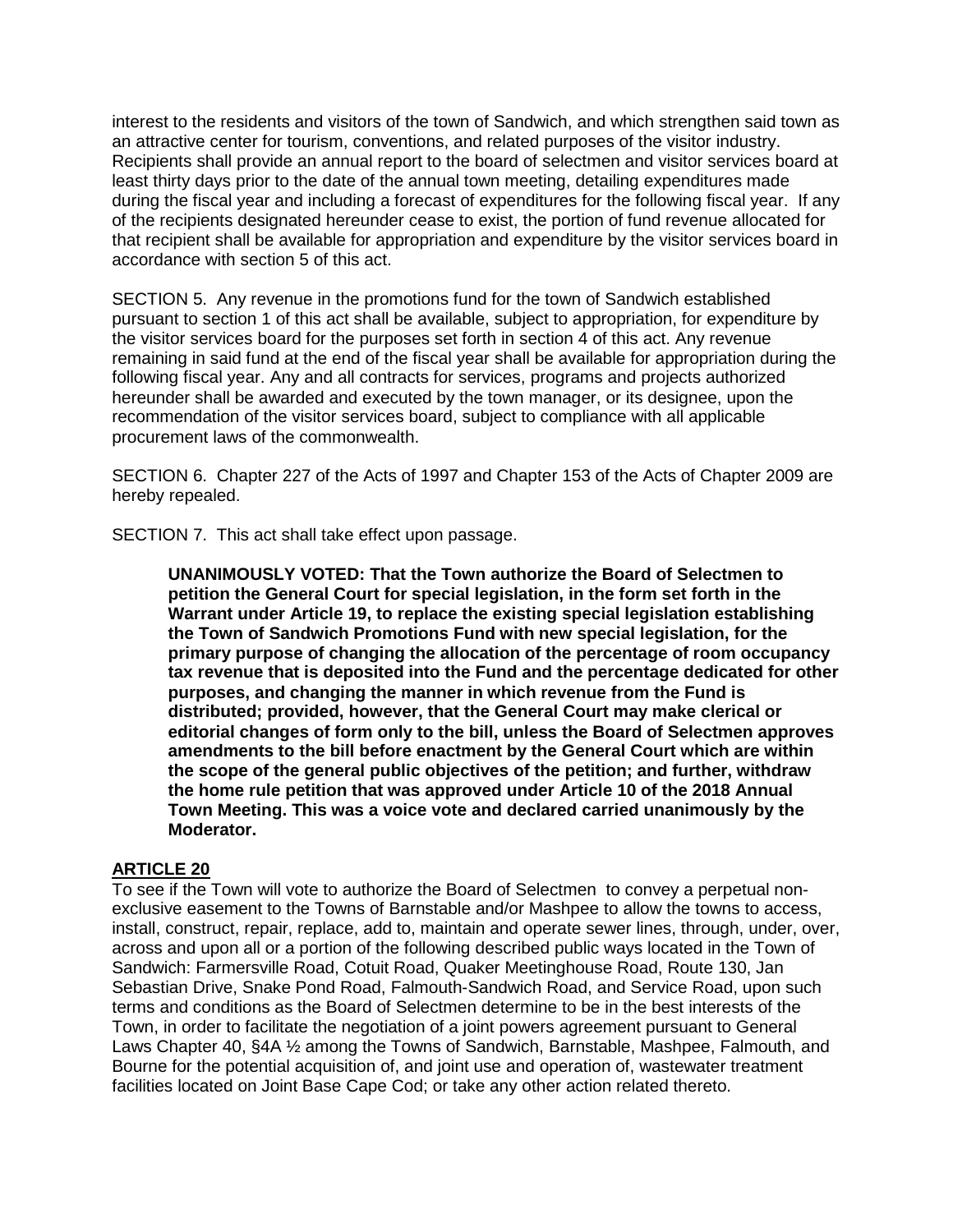**UNANIMOUSLY VOTED: That the Town authorize the Board of Selectmen to convey a perpetual non-exclusive easement to the Towns of Barnstable and/or Mashpee to allow the towns to access, install, construct, repair, replace, add to, maintain and operate sewer lines, through, under, over, across and upon all or a portion of the following described public ways located in the Town of Sandwich: Farmersville Road, Cotuit Road, Quaker Meetinghouse Road, Route 130, Jan Sebastian Drive, Snake Pond Road, Falmouth-Sandwich Road, and Service Road, upon such terms and conditions as the Board of Selectmen determine to be in the best interests of the Town, in order to facilitate the negotiation of a joint powers agreement pursuant to General Laws Chapter 40, §4A ½ among the Towns of Sandwich, Barnstable, Mashpee, Falmouth, and Bourne for the potential acquisition of, and joint use and operation of, wastewater treatment facilities located on Joint Base Cape Cod. This was a voice vote and declared carried unanimously by the Moderator.**

## **ARTICLE 21**

To see if the Town will vote to transfer the following described parcels of Town-owned land from the board that currently has custody of said parcels and held of their current purposes to the same custodial board and to the Board of Selectmen to be held for their current purposes and for the purpose of lease, and to authorize the Board of Selectmen to enter into long-term leases, licenses, agreements, or other contractual agreements on behalf of the Town for a term not to exceed 20 years, on such terms and conditions as the Board of Selectmen may deem to be in the best interests of the Town, for all or part of any of the Town-owned properties listed below for the purposes of developing, sponsoring, administering, installing, operating, and maintaining solar photovoltaic energy systems and supplying solar energy; and further, to authorize the Board of Selectmen to take such actions as may be necessary under Massachusetts law to effectuate said agreements; or take any action relative thereto.

| Sandwich High School           | 365 Quaker Meetinghouse Road | Map 34, Lot 2     |
|--------------------------------|------------------------------|-------------------|
| Oak Ridge School               | 260 Quaker Meetinghouse Road | Map 28, Lot 121-1 |
| <b>Forestdale School</b>       | 151 Route 130                | Map 17, Lot 10    |
| Sandwich Hollows Golf Club     | 1000 Round Hill Road         | Map 24, Lot 3     |
| <b>Sandwich Police Station</b> | 255 Cotuit Road              | Map 17, Lot 196   |

**UNANIMOUSLY VOTED: That the Town transfer the parcels of Town-owned land listed in the Warrant under Article 21 from the board that currently has custody of said parcels and held of their current purposes to the same custodial board and to the Board of Selectmen to be held for their current purposes and for the purpose of lease, and authorize the Board of Selectmen to enter into long-term leases, licenses, agreements, or other contractual agreements on behalf of the Town for a term not to exceed 20 years, on such terms and conditions as the Board of Selectmen may deem to be in the best interests of the Town, for all or part of any of the Town-owned properties listed below for the purposes of developing, sponsoring, administering, installing, operating, and maintaining solar photovoltaic energy systems and supplying solar energy; and further, authorize the Board of Selectmen to take such actions as may be necessary under Massachusetts law to effectuate said agreements. This was a voice vote and declared carried unanimously by the required two-thirds majority by the Moderator.**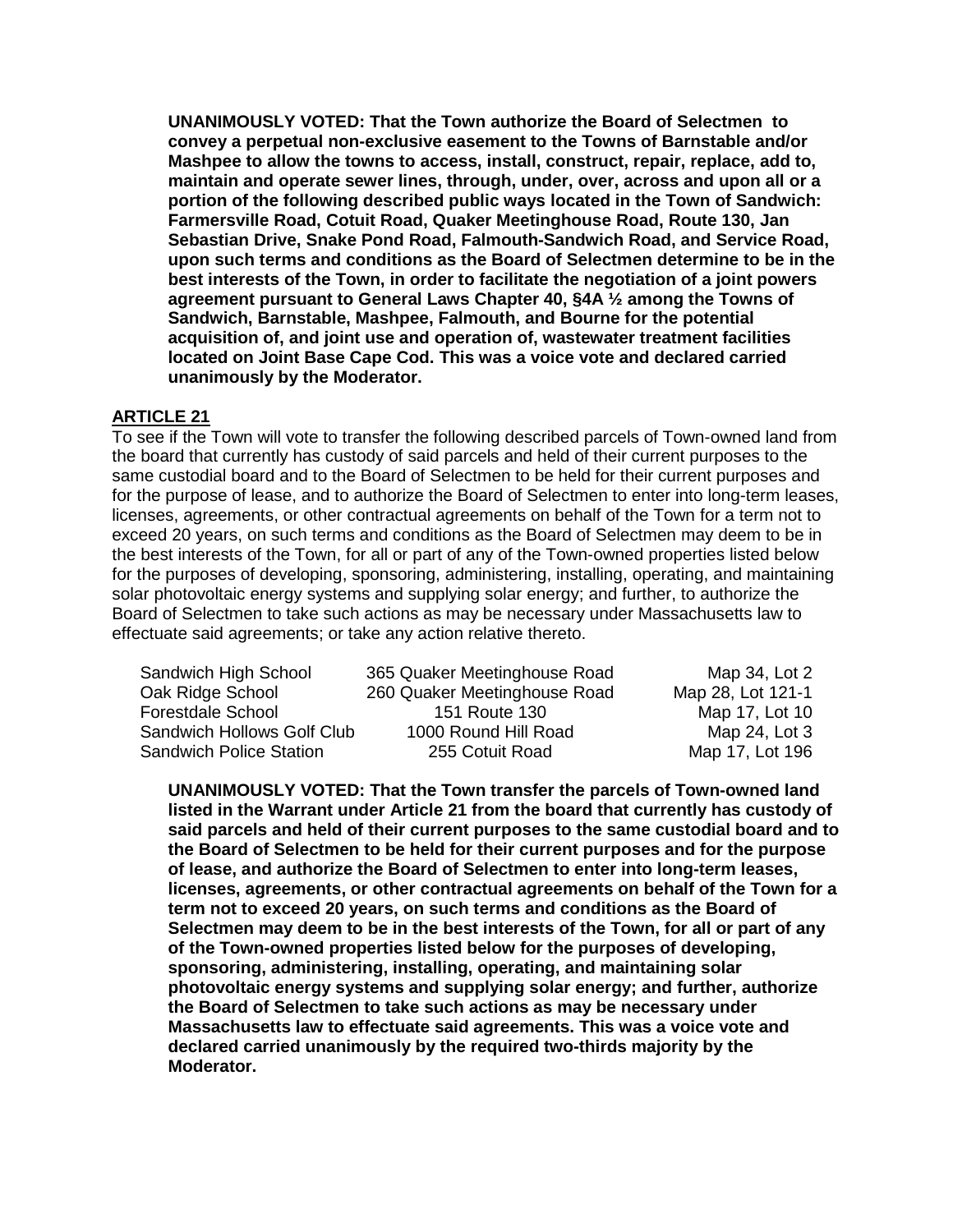## **ARTICLE 22**

To see if the Town will vote to transfer the custody of the land located at 255 Cotuit Road from the Board of Selectmen currently held for general municipal purposes to the Board of Selectmen to be held for general municipal purposes and for the purpose of lease; and to authorize the Board of Selectmen to enter into cellular or other telecommunication leases on the Sandwich Police Station communication tower located at 255 Cotuit Road, Assessors Map 17, Lot 196, on such terms and conditions as the Board of Selectmen may deem to be in the best interests of the Town, or take any action relative thereto.

**UNANIMOUSLY VOTED: That the Town transfer the custody of the land located at 255 Cotuit Road from the Board of Selectmen currently held for general municipal purposes to the Board of Selectmen to be held for general municipal purposes and for the purpose of lease; and authorize the Board of Selectmen to enter into cellular or other telecommunication leases on the Sandwich Police Station communication tower located at 255 Cotuit Road, Assessors Map 17, Lot 196, on such terms and conditions as the Board of Selectmen may deem to be in the best interests of the Town. This was a voice vote and declared carried unanimously by the required two-thirds majority by the Moderator.**

## **ARTICLE 23**

To see if the Town will vote to accept the provisions of M.G.L. c.41, §111F, Paragraph 4 to establish a Special Injury Leave Indemnity Fund; and further, to transfer and appropriate \$25,000.00, or any other amount, from the FY'19 Property & Liability Insurance budget, account 940, to the Special Injury Leave Indemnity Fund, or take any action relative thereto.

**UNANIMOUSLY VOTED: That the Town accept the provisions of M.G.L. c.41, §111F, Paragraph 4 to establish a Special Injury Leave Indemnity Fund; and further, transfer and appropriate \$25,000 from the FY'19 Property & Liability Insurance budget, account 940, to the Special Injury Leave Indemnity Fund. This was a voice vote and declared carried unanimously by the Moderator.**

# **ARTICLE 24**

To see if the Town will vote to accept the provisions of M.G.L. c.140, §139(c) to grant free licenses to the owners of service animals as defined by the Americans with Disabilities Act or regulations promulgated thereunder, and to grant free licenses for a dog owner by a person aged 70 years or over, or take any action relative thereto.

**UNANIMOUSLY VOTED: That the Town accept the provisions of M.G.L. c.140, §139(c) to grant free licenses to the owners of service animals as defined by the Americans with Disabilities Act or regulations promulgated thereunder, and grant free licenses for a dog owner by a person aged 70 years or over. This was a voice vote and declared carried unanimously by the Moderator.**

### **ARTICLE 25**

To see if the Town will vote to raise and appropriate or transfer from available funds under the Community Preservation Act affordable housing program the sum of \$1,400,000.00, or any other amount, to be expended under the direction of the Board of Selectmen, for the purpose of supporting the Sandwich Housing Authority's George Fernandes Way expansion project, known as Terrapin Ridge; that to meet this appropriation the Town transfer from the Community Preservation Fund a sum of money for this purpose; and further, to authorize the Board of Selectmen to enter into a grant agreement with said Sandwich Housing Authority, on such terms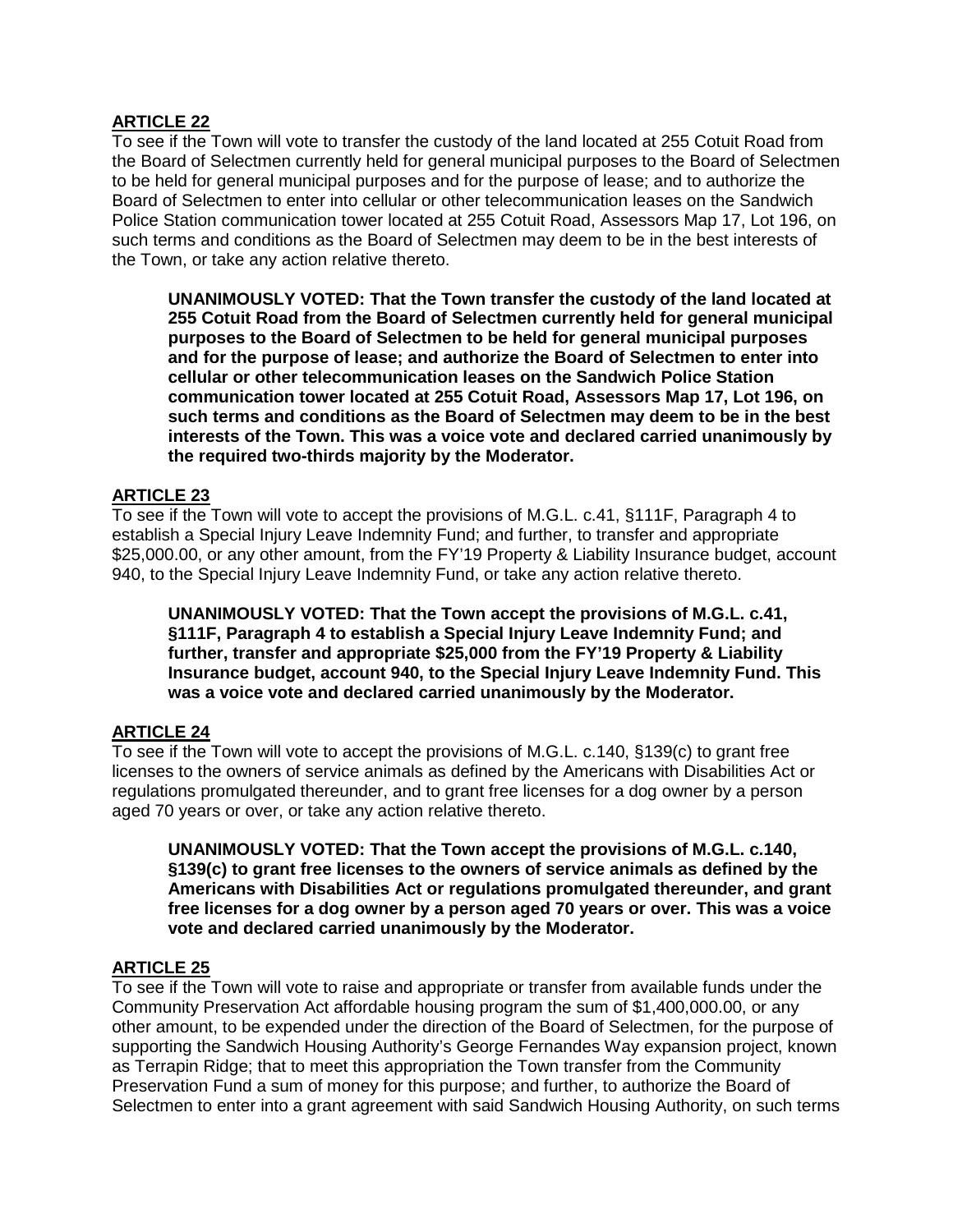and conditions as the Board of Selectmen deems appropriate; or take any action relative thereto.

**UNANIMOUSLY VOTED: That the Town transfer and appropriate \$1,400,000, under the Community Preservation Act community housing program, from the Community Preservation Fund community housing reserve, to be expended under the direction of the Board of Selectmen, for the purpose of supporting the Sandwich Housing Authority's George Fernandes Way expansion project, known as Terrapin Ridge; and further, authorize the Board of Selectmen to enter into a grant agreement with said Sandwich Housing Authority, on such terms and conditions as the Board of Selectmen deems appropriate. This was a voice vote and declared carried unanimously by the Moderator.**

### **ARTICLE 26**

To see if the Town will vote to rescind the vote of the May 2, 2016 Annual Town Meeting under Article 19 to appropriate \$20,000.00 to the Thornton W. Burgess Society Green Briar Jam Kitchen, with all refunded money to be placed in the Community Preservation Act historic resources program account, or take any action relative thereto.

**UNANIMOUSLY VOTED: That the Town rescind the vote of the May 2, 2016 Annual Town Meeting under Article 19 to appropriate \$20,000.00 to the Thornton W. Burgess Society Green Briar Jam Kitchen, with all refunded money to be placed in the Community Preservation Act historic resources program account. This was a voice vote and declared carried unanimously by the Moderator.**

#### **ARTICLE 27**

To see if the Town will vote to hear and act on the report of the Community Preservation Committee on the FY'20 Community Preservation budget and to appropriate from the Community Preservation Fund FY'20 estimated annual revenues the sum of \$75,000.00, or any other sum, to meet the administrative expenses and all other necessary and proper expenses of the Community Preservation Committee for FY'20; and further to reserve for future appropriation a sum of money from the Community Preservation Fund estimated annual revenues for open space, historic resources, and community housing purposes, as well as a sum of money to be placed in the FY'20 Budgeted Reserve for general Community Preservation Act purposes; and further to appropriate from the Community Preservation Fund a sum or sums of money for previously authorized Community Preservation Act debt payments; and further to appropriate from the Community Preservation Fund a sum or sums of money for Community Preservation projects or purposes as recommended by the Community Preservation Committee; or take any other action in relation thereto.

**UNANIMOUSLY VOTED: That the Town hear and act on the report of the Community Preservation Committee on the FY'20 Community Preservation budget and to appropriate from the Community Preservation Fund FY'20 estimated annual revenues the sum of \$75,000, to be expended under the direction of the Board of Selectmen, to meet the administrative expenses and all other necessary and proper expenses of the Community Preservation Committee for FY'20; and further, reserve for future appropriation from the Fiscal Year 2020 Community Preservation Fund estimated annual revenues the following sums: \$207,580 for open space purposes; \$207,580 for historic resources purposes; and \$207,580 for community housing purposes; and further transfer and appropriate \$306,000 from the Historic Resources fund balance, transfer and appropriate \$590,000 from the**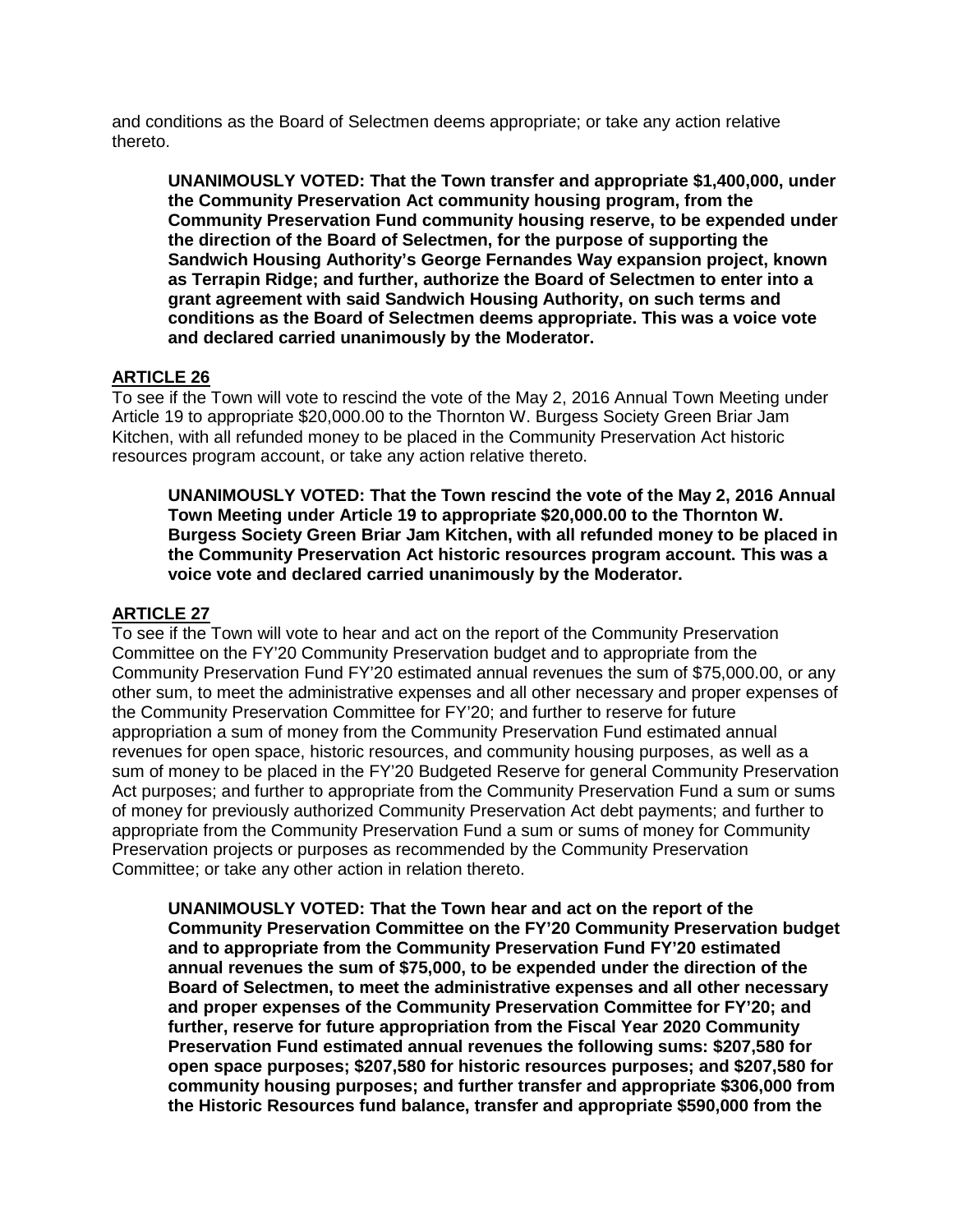**Open Space fund balance, and transfer and appropriate \$740,132 from the Community Preservation Fund undesignated fund balance all for debt payments. This was a voice vote and declared carried unanimously by the Moderator.**

### **ARTICLE 28**

To see if the Town will vote to raise and appropriate or transfer from available funds under the Community Preservation Act historic resources program the sum of \$30,000.00, or any other amount, to be expended under the direction of the Board of Selectmen, for the purpose of preserving and making recommended repairs, renovations, and improvements to the Town of Sandwich Cedarville Cemetery located at the corner of Ploughed Neck Road and Route 6A; and further, to transfer and appropriate \$30,000.00, or any other amount, to be expended the direction of the Board of Selectmen, from the Cedarville Cemetery Trust Fund account, for the purpose of completing the identified preservation work at Cedarville Cemetery; or take any other action relative thereto.

**UNANIMOUSLY VOTED: That the Town transfer and appropriate \$30,000 under the Community Preservation Act historic resources program, to be expended under the direction of the Board of Selectmen, for the purpose of preserving and making recommended repairs, renovations, and improvements to the Town of Sandwich Cedarville Cemetery located at the corner of Ploughed Neck Road and Route 6A; and further, to transfer and appropriate \$30,000, to be expended the direction of the Board of Selectmen, from the Cedarville Cemetery Trust Fund account, for the purpose of completing the identified preservation work at Cedarville Cemetery. This was a voice vote and declared carried unanimously by the Moderator.**

#### **ARTICLE 29**

To see if the Town will vote to raise and appropriate or transfer from available funds under the Community Preservation Act historic resources program the sum of \$4,100.00, or any other amount, to be expended under the direction of the Board of Selectmen, for the purpose of preserving and making recommended repairs, renovations, and improvements to the Town of Sandwich Old Town Burying Ground located on Grove Street; and further, to transfer and appropriate \$4,100.00, or any other amount, to be expended the direction of the Board of Selectmen, from the Old Town Cemetery Trust Fund account, for the purpose of completing the identified preservation work at the Old Town Burying Ground; or take any other action relative thereto.

**UNANIMOUSLY VOTED: That the Town transfer and appropriate \$4,100 under the Community Preservation Act historic resources program, to be expended under the direction of the Board of Selectmen, for the purpose of preserving and making recommended repairs, renovations, and improvements to the Town of Sandwich Old Town Burying Ground located on Grove Street; and further, transfer and appropriate \$4,100, to be expended the direction of the Board of Selectmen, from the Old Town Cemetery Trust Fund account, for the purpose of completing the identified preservation work at the Old Town Burying Ground. This was a voice vote and declared carried unanimously by the Moderator.**

## **ARTICLE 30**

To see if the Town will vote to officially rename Eaton Square, which is located at the intersection of Main Street and Grove Street, adjacent to the Main Town Hall, 130 Main Street, to "Eaton Veteran's Memorial Park"; or take any other action relative thereto.

*(Submitted by Petition)*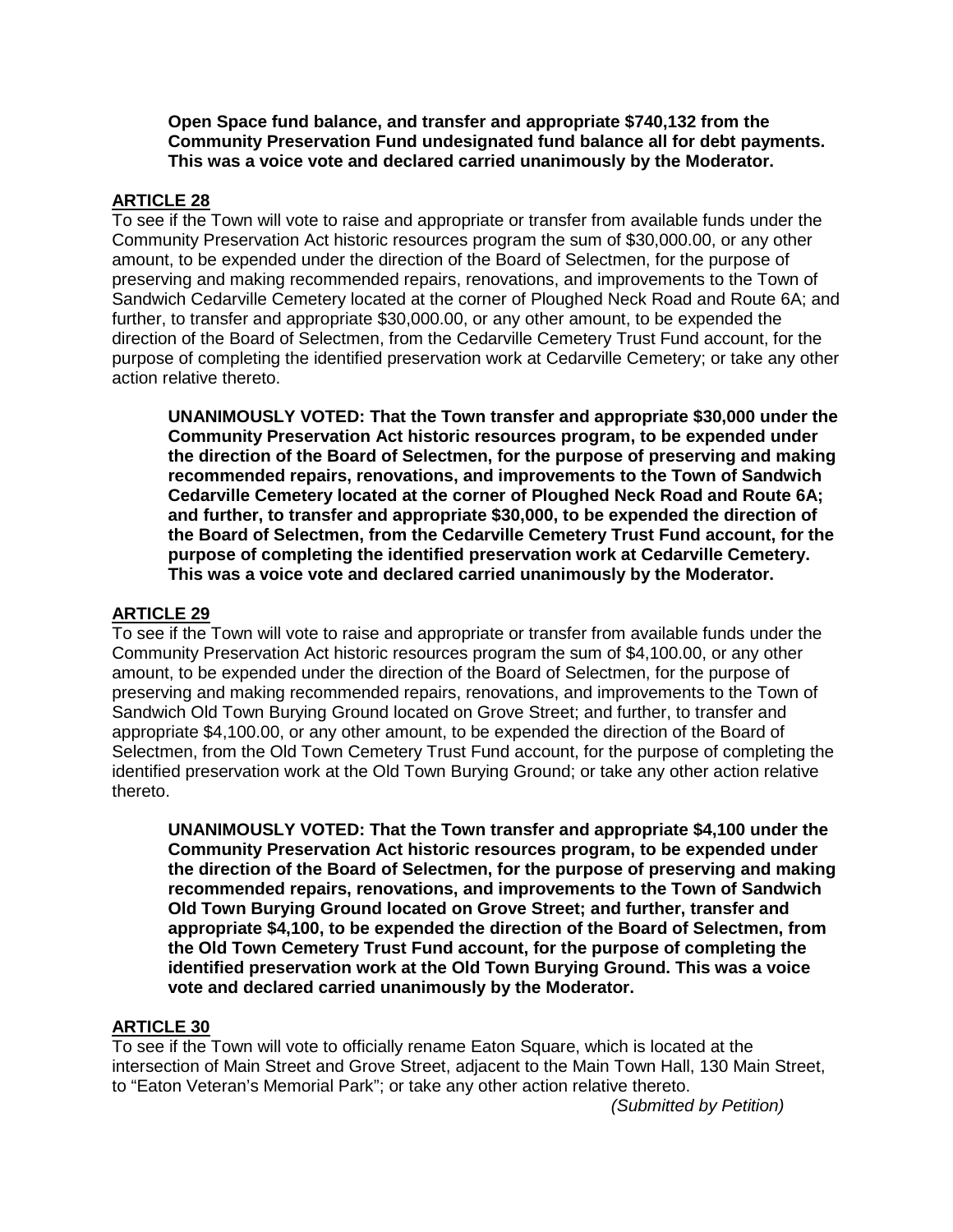**UNANIMOUSLY VOTED: That the Town officially rename Eaton Square, which is located at the intersection of Main Street and Grove Street, adjacent to the Main Town Hall, 130 Main Street, to "Eaton Veteran's Memorial Park". This was a voice vote and declared carried unanimously by the Moderator.**

#### **ARTICLE 31 (Taken out of order)**

#### **ARTICLE 32**

To see if the Town will vote to adopt the following as Chapter 4, Section 4.07 of the Town of Sandwich Bylaws:

The procurement by the Town of Sandwich of either water or any other beverage in plastic containers of any size is prohibited, and the dispensing of water or any beverage in plastic containers is prohibited on Town property,

or to take any other action relative thereto.

*(Submitted by Petition)*

**Mary Cote of Manamok Circle made a motion that the Town adopt a new Chapter 4, Section 4.07 of the Town of Sandwich Bylaws to read as follows: The purpose of this Bylaw is to protect the town's beauty, reduce litter, protect the health of present and future generations, and save the citizens of the town money needlessly spent on packaged water, or other beverages, from distant sources in plastic bottles. The Town has high quality tap water and provides regular governmental reports on its quality. The rationale for our municipal ban rests on the assumption that government is established to protect the welfare of the people it governs. Plastic bottles are made of non-renewable fuels, leach chemicals into consumables and never biodegrade. Plastic bottles impact environmental health and longevity of other species who may ingest plastics as food. Effective September 1, 2020, the procurement by the Town of Sandwich of either water or any other beverage in plastic containers of any size is prohibited, and the sale of water or any beverage in plastic containers is prohibited on town property. Any Town department when engaged in public safety operations shall be exempt from this Bylaw. In the event of a declaration (by Emergency Management Director, or other duly-authorized Town, Commonwealth, or United States official) of an emergency affecting the availability and/or quality of drinking water for Sandwich residents the Town shall be exempt from this Bylaw until seven (7) calendar days after such declaration has ended. There was a second from the floor.**

**Jessica Linehan of Edward Kelly Road made a motion to amend Article 32 by adding the language "Limit bottles that hold 1 liter or less", there was a second from the floor. This was a voice vote and declared not carried by the Moderator.**

**Sarah Regan made a motion to indefinitely postpone Article 32 and there was a second from the floor.**

**Ralph Rose of Evergreen Drive made a motion to move the question on indefinite postponement of Article 32 and there was a second from the floor. This was a**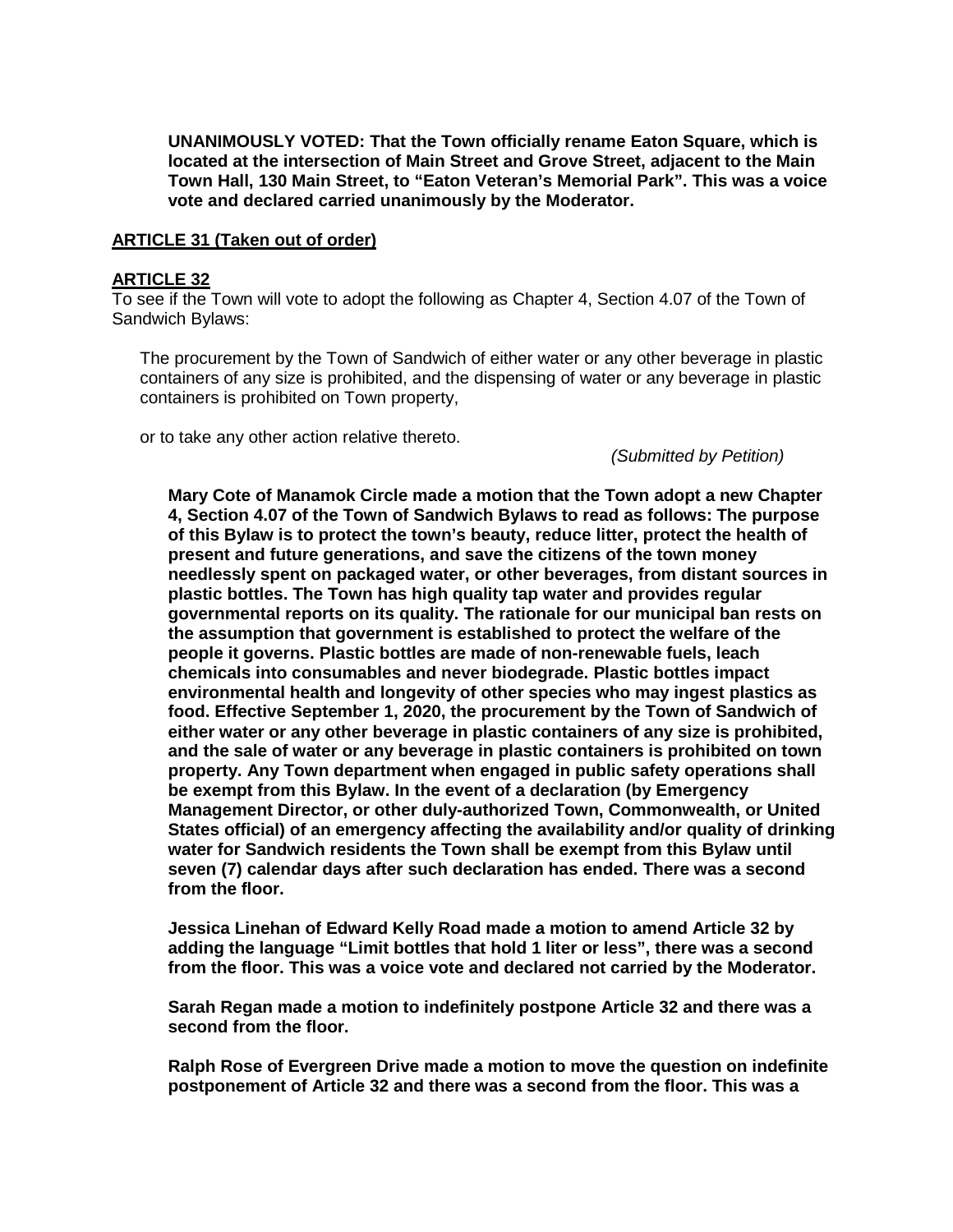**voice vote and declared carried by the required two-thirds majority by the Moderator**

**VOTED: On the motion to indefinitely postpone Article 32. This was a voice vote and declared carried by the Moderator. 7 People stood and doubted the vote. The Moderator called for a counted vote**.

**This was a counted vote on the main motion on Article 32 and was declared not carried by the Moderator by a vote of 58 yeas and 132 nays.**

## **ARTICLE 33**

To Elect the following Officers:

One Board of Assessor member for a term of three years; One Board of Health member for a term of three years; Two Board of Selectmen members for terms of three years; One Constable for a term of three years; One Town Clerk for a term of three years; Two Planning Board members for terms of three years; One Planning Board member for an unexpired term of one year; Two School Committee members for terms of three years; Three Trustees of the Sandwich Public Library for a term of three years; One Trustee of the Sandwich Public Library for an unexpired term of one year; One Trustee of the Weston Memorial Fund for a term of three years;

and all other candidates that may appear on the official ballot,

and to vote Yes or No on the following questions.

## **BALLOT QUESTION #1**

Shall the Town of Sandwich accept the provisions of section 39M of chapter 40 of the General Laws, a fair and concise summary of which appears below?

**Yes**: \_\_\_\_\_ **No**: \_\_\_\_\_

#### **Summary**:

Section 39M of Chapter 40 of the General Laws of Massachusetts establishes a special "Municipal Water Infrastructure Investment Fund" with a dedicated funding source that may be spent on maintenance, improvements and investments to municipal drinking, wastewater and stormwater infrastructure assets. Town Meeting must approve all spending from the fund.

In Sandwich, the funding source is a surcharge of two percent (2%) on the annual property tax assessed on real property starting in fiscal year 2021, which begins on July 1, 2020. The surcharge is calculated by multiplying the real estate tax on the parcel by the adopted percentage. Real estate parcels that are fully exempt from property taxes are not subject to a surcharge. In addition, taxpayers who receive partial exemptions of the real estate taxes assessed on their domiciles, including certain seniors, veterans, blind persons and surviving spouses, are fully exempt from the surcharge. Taxpayers who receive other exemptions or abatements of their real estate taxes will receive a pro rata reduction in their surcharges.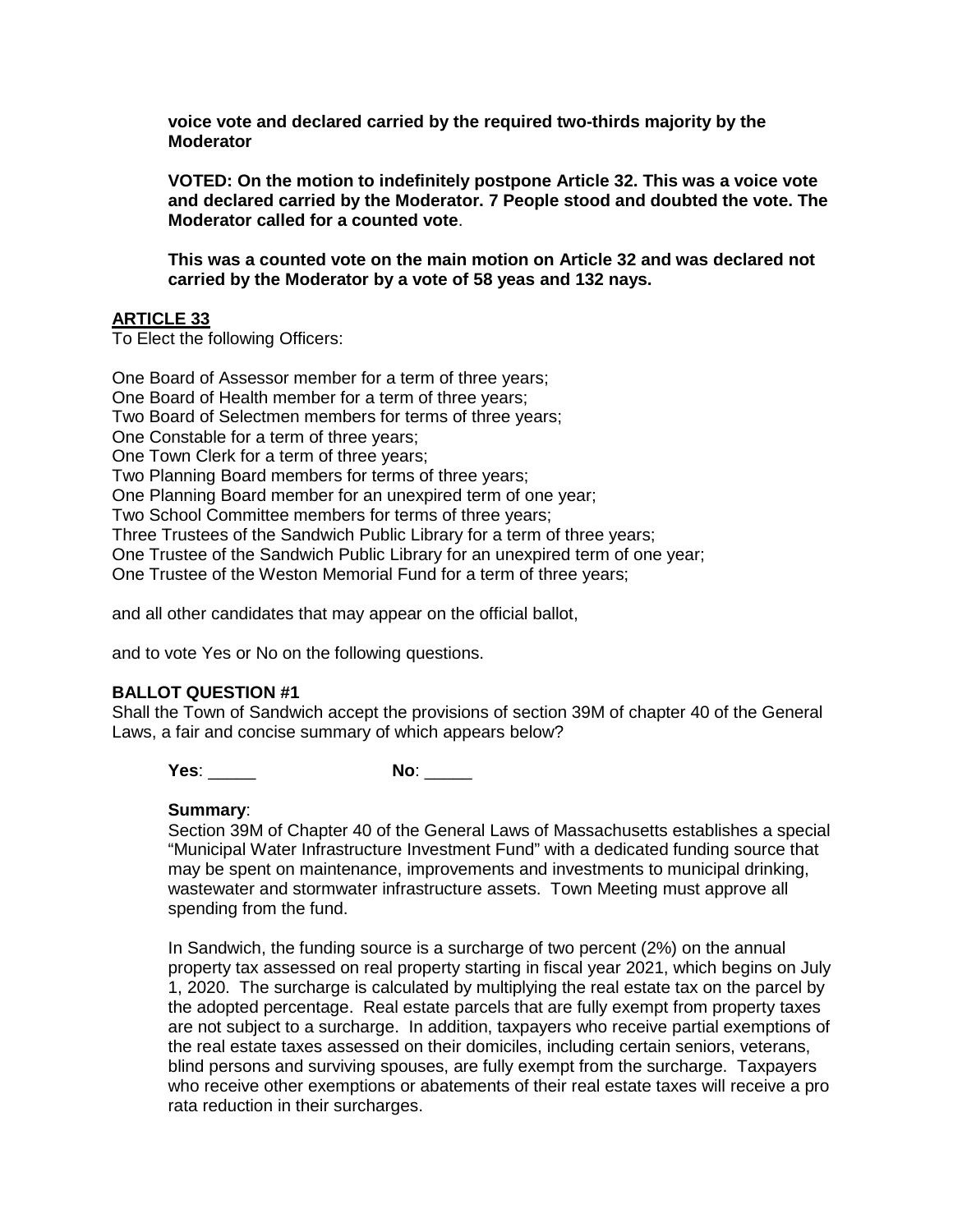#### **BALLOT QUESTION #2**

Shall the Town of Sandwich amend its acceptance of sections 3 to 7, inclusive of chapter 44B of the General Laws, as approved by its legislative body, a fair and concise summary of which appears below?

**Yes**: \_\_\_\_\_ **No**: \_\_\_\_\_

#### **Summary**:

This question involves amendment of the Town's acceptance of G.L. c.44B, §§3-7, also known as the Community Preservation Act (the "Act"), by decreasing the surcharge imposed on real property from three percent (3%) to two percent (2%) of the tax levy, as determined annually by the Board of Assessors. The Act allows municipalities to impose a surcharge on real property to establish a dedicated source of funds for: the acquisition, creation and preservation of open space; for the acquisition, preservation, rehabilitation and restoration of historic resources; for the acquisition, creation, preservation, rehabilitation and restoration of land for recreational use; for the acquisition, creation, preservation and support of community housing; and for the rehabilitation or restoration of open space and community housing that is acquired or created with Community Preservation Funds.

Acceptance of the Act also entitles municipalities to receive an annual distribution from the Massachusetts Community Preservation Trust Fund, which supplements the funds collected pursuant to the surcharge imposed by the Town and increases the available funds for eligible projects.

As approved under Article 1 of the March 21, 2005 Special Town Meeting and by the voters at the 2005 Annual Town Election, the surcharge was initially fixed at three percent (3%) of the annual property tax assessed on real property. On a motion made under Article 2 of the November 13, 2018 Special Town Meeting, the Sandwich Town Meeting voted to decrease the surcharge to two percent (2%). If approved, the reduced surcharge would be imposed on taxes assessed for fiscal year 2021, which begins on July 1, 2020.

The polls for the election will be open at 7:00 a.m. and close at 8:00 p.m. on said

THURSDAY, THE NINTH DAY OF MAY, 2019.

#### **VOTED: To adjourn to the Town Election on May 9, 2019. This was a voice vote and declared carried by the moderator.**

The meeting was adjourned at 11:20 P.M.

I hereby certify that this is a true record of the Annual Town Meeting held on May 6, 2019.

Respectfully Submitted,

Taylor D. White Town Clerk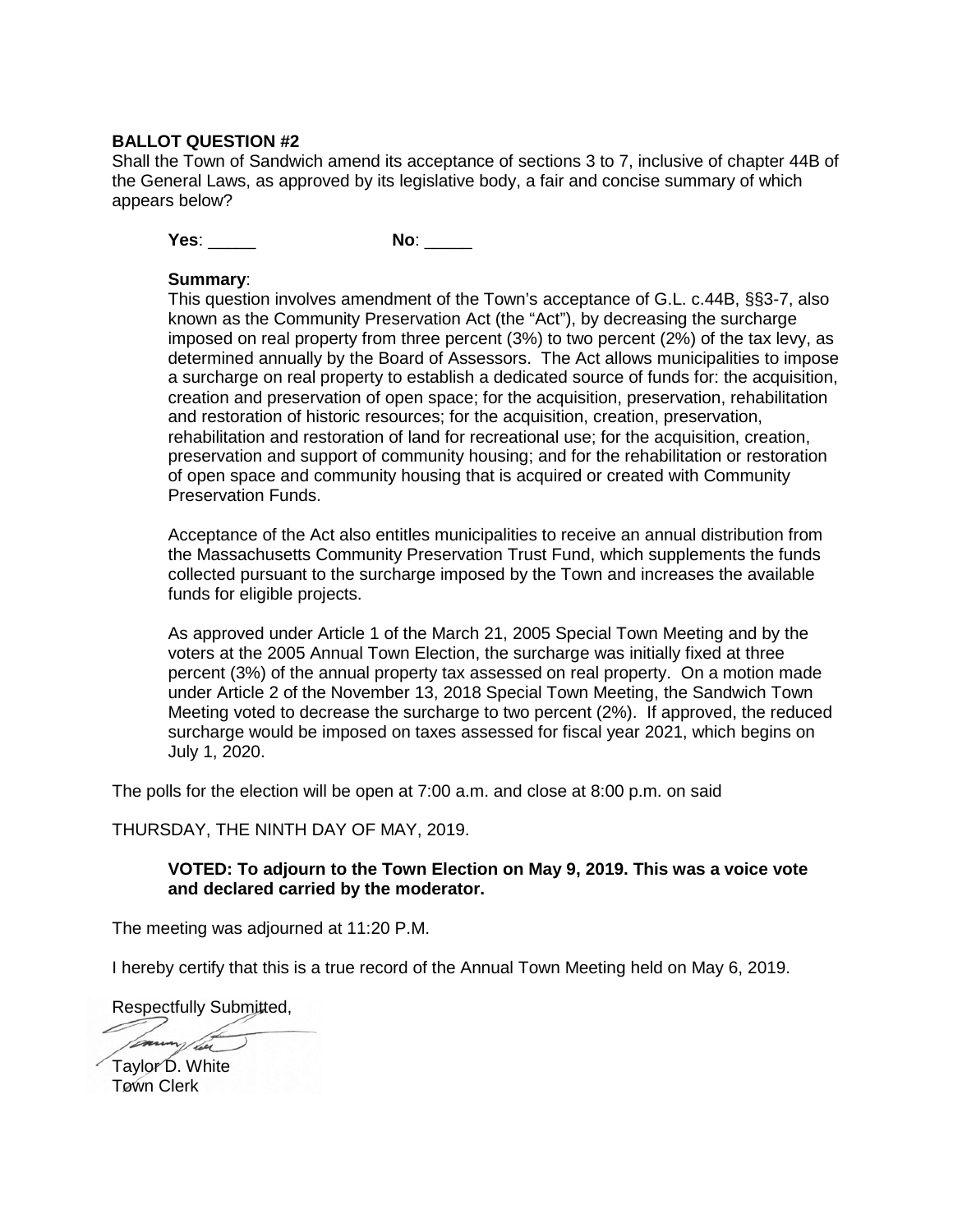### **TOWN OF SANDWICH SPECIALTOWN MEETING October 28, 2019**

The Special Town Meeting was called to order in the Sandwich High School auditorium by Moderator Garry Blank at 7:32 P.M. The total number of eligible voters for this meeting was 15,895 and the clerks checked in a total of 913 voters, which is a 5.7% turnout.

The Moderator swore in the following Sandwich residents as tellers: Nancy Crossman, Daryl Crossman, Matthew Cubetus, John Leiss, Donna Leiss, Kathy Brown, Maryellen Anderson, Nancy Lawrence, Rick Lawrence, Kim Rutty, Melinda Gallant, Jan Czarnetzki and Paul Sylvia. Taylor White, Town Clerk, and Susan Lundquist, Assistant Town Clerk served as the timekeepers. Sandwich Soul preformed the National Anthem. Sandwich Little League All Stars led Town Meeting in the Pledge of Allegiance. The Sandwich Fire Department Chaplin Joseph Giampietro gave the invocation.

### **ARTICLE 1**

To see if the Town will vote to raise and appropriate, transfer from available funds, or borrow a sum of money for the design and for making extraordinary repairs and renovations to the existing Sandwich Public Library building and structures located at 142 Main Street, and known as Assessor's Map 73, Lots 183 and 184, including all costs incidental and related thereto; and to design and construct a new center for active living on the Oak Crest Cove property located at 34 Quaker Meetinghouse Road, and known as Assessor's Map 17, Lot 196-01, including all costs incidental and related thereto; and that to meet this appropriation, the Treasurer, with the approval of the Board of Selectmen, is authorized to borrow said amount under and pursuant to M.G.L. c. 44, §7(1), or pursuant to any other enabling authority, and to issue bonds or notes of the Town therefor with any premium received upon the sale of any bonds or notes approved by this vote, less any such premium applied to the payment of the costs of issuance of such bonds or notes, may be applied to the payment of costs approved by this vote in accordance with M.G.L. c. 44, §20, thereby reducing the amount authorized to be borrowed to pay such costs by a like amount; or take any other action relative thereto.

**Mark Snyder of Wolf Hill moved to divide the question on Article 1. There was a second from the floor.** 

**James Pierce of Foster Road moved the question. There was a second from the floor. This was a voice vote and declared carried by the required two-thirds majority by the Moderator.**

**VOTED: On the motion to divide the question on Article 1. This was a voice vote and declared not carried by the Moderator.**

**Robert George of Service Road moved the main question. There was a second from the floor.** 

**VOTED: This was a voice vote and declared carried by the required two-thirds majority by the Moderator.**

**VOTED: That the Town appropriate \$20,000,000 for making extraordinary repairs and renovations to the existing Sandwich Public Library building and structures**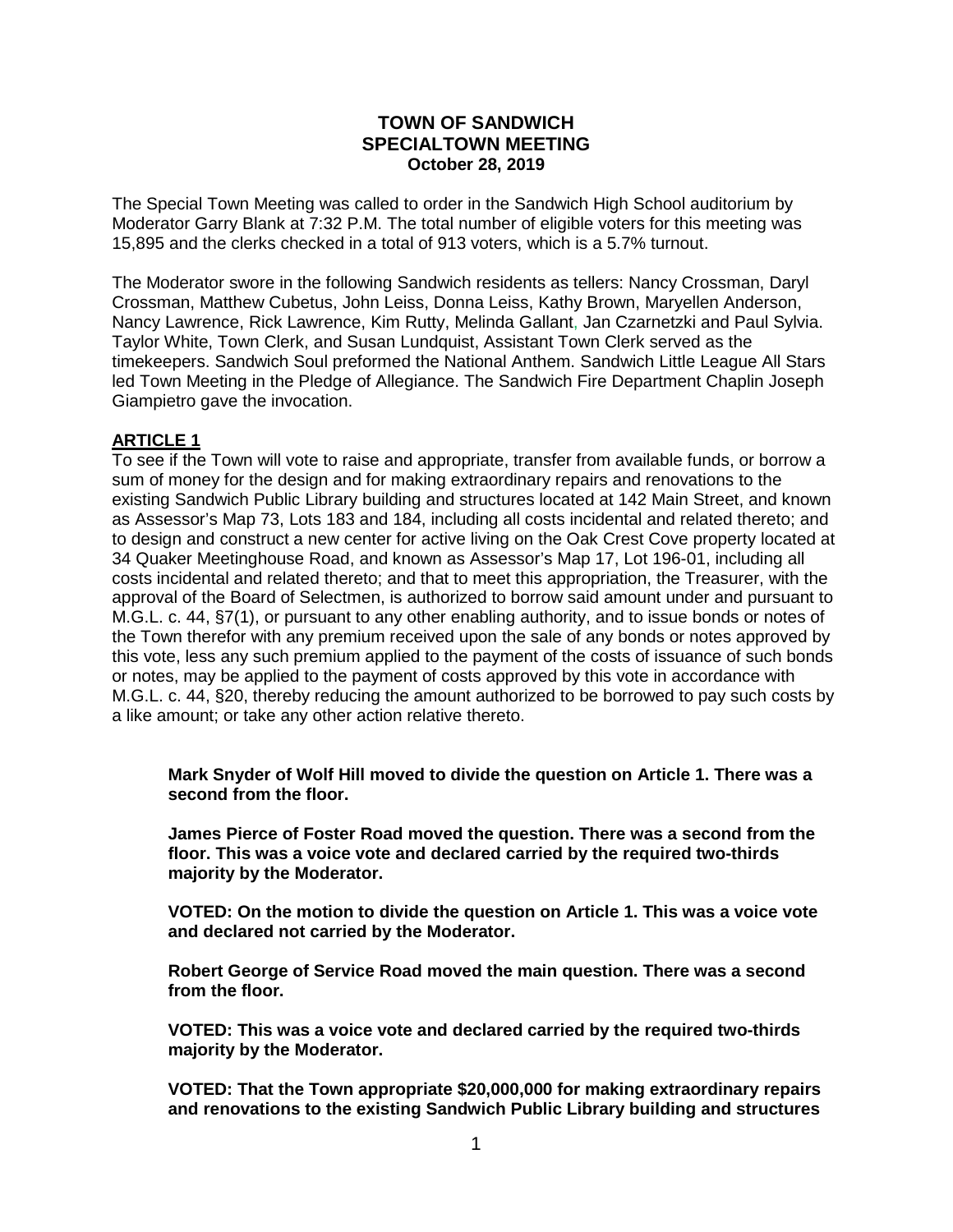**located at 142 Main Street, known as Assessor's Map 73, Lots 183 and 184, including all costs incidental and related thereto, and for designing and constructing a new center for active living on the Oak Crest Cove property located at 34 Quaker Meetinghouse Road, known as Assessor's Map 17, Lot 196-01, including all costs incidental and related thereto; and authorize the Treasurer, with the approval of the Board of Selectmen, to borrow said amount under and pursuant to M.G.L. c. 44, §7(1), or pursuant to any other enabling authority, and to issue bonds or notes of the Town therefor, with any premium received upon the sale of any bonds or notes approved by this vote, less any such premium applied to the payment of the costs of issuance of such bonds or notes, may be applied to the payment of costs approved by this vote in accordance with M.G.L. c. 44, §20, thereby reducing the amount authorized to be borrowed to pay such costs by a like amount. This was a voice vote and declared carried by the required two-thirds majority by the Moderator.**

## **ARTICLE 2**

To see if the Town will vote to authorize the Board of Selectmen to transfer the care, custody, control, and management of a parcel of land containing an existing Town building, being the Forestdale Fire Station located at 85 Route 130, and known as Assessor's Map 11, Lot 68, from the Board of Selectmen for the purposes for which it is currently held, to the Board of Selectmen to be held for the purpose of disposal by sale or lease, and to authorize the Board of Selectmen to sell, lease, or otherwise dispose of such building and land pursuant to General laws Chapter 30B on such terms and conditions as the Board of Selectmen determine to be in the best interest of the Town; provided, however, that a parking easement be retained by the Board of Selectmen on Assessor's Map 11, Lot 68 for the use of the Greenville Schoolhouse located at 87 Route 130, and known as Assessor's Map 11, Lot 69; or take any other action relative thereto.

**UNANIMOUSLY VOTED: That the Town authorize the Board of Selectmen to transfer the care, custody, control, and management of a parcel of land containing an existing Town building, being the Forestdale Fire Station located at 85 Route 130, known as Assessor's Map 11, Lot 68, from the Board of Selectmen for the purposes for which it is currently held, to the Board of Selectmen to be held for the purpose of disposal by sale or lease, and authorize the Board of Selectmen to sell, lease, or otherwise dispose of such building and land pursuant to General laws Chapter 30B on such terms and conditions as the Board of Selectmen determine to be in the best interest of the Town; provided, however, that a parking easement be retained by the Board of Selectmen on Assessor's Map 11, Lot 68 for the use of the Greenville Schoolhouse located at 87 Route 130, known as Assessor's Map 11, Lot 69. This was a voice vote and declared carried by the required two-thirds majority by the Moderator.**

**David Sampson made a motion to reconsider Article 1. There was a second from the floor. The Moderator ruled the motion out of order.** 

## **ARTICLE 3**

To see if the Town will vote to rescind the vote of the May 3, 1993 Annual Town Meeting under Article 35 which appropriated and authorized debt in the amount of \$6,500,000.00 to design and construct a regional septage treatment plant and related facilities, or take any other action relative thereto.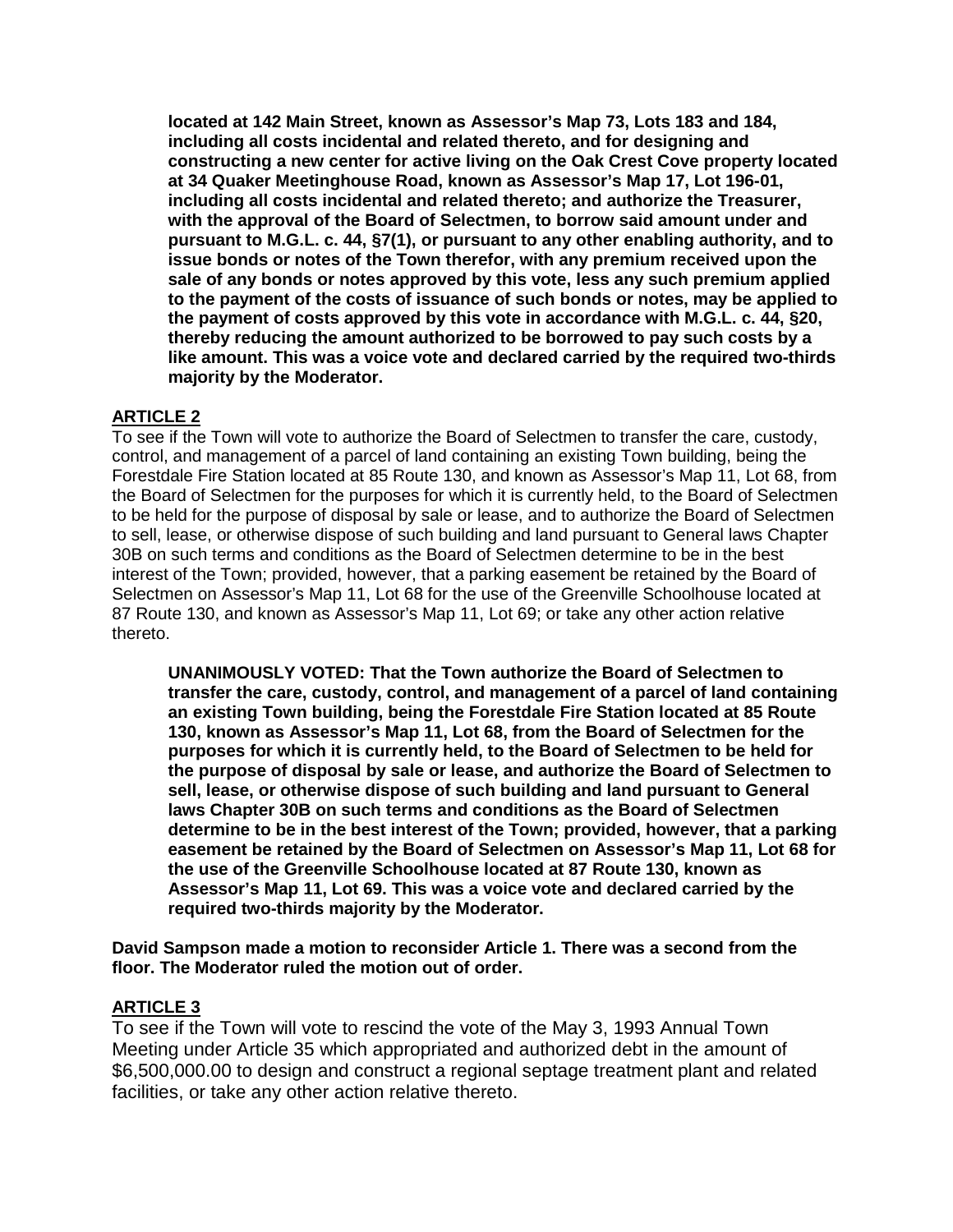**UNANIMOUSLY VOTED: That the Town rescind the vote of the May 3, 1993 Annual Town Meeting under Article 35 which appropriated and authorized debt in the amount of \$6,500,000 to design and construct a regional septage treatment plant and related facilities. This was a voice vote and declared carried unanimously by the Moderator.**

#### **ARTICLE 4**

To see if the Town will vote to expand the use of the funds appropriated at the May 2, 2016 Annual Town Meeting under Article 6 for repairs and improvements at the Forestdale School wastewater treatment facility to include repairs and improvements at all School Department wastewater treatment facilities, or take any other action relative thereto.

**UNANIMOUSLY VOTED: That the Town expand the use of the funds appropriated at the May 2, 2016 Annual Town Meeting under Article 6 for repairs and improvements at the Forestdale School wastewater treatment facility to include repairs and improvements at all School Department wastewater treatment facilities. This was a voice vote and declared carried unanimously by the Moderator.**

#### **ARTICLE 5**

To see if the Town will vote in accordance with the regulations issued by the Department of Revenue in the Informational Guideline Releases No. 98-403 and No. 17-26 to accept the terms and conditions of the tax valuation agreement from Fiscal Year 2020 through Fiscal Year 2026 between the Town of Sandwich and Stonepeak Investment Partners, LLC, or an affiliate, dated October 7, 2019 and entitled "Payment in Lieu of Tax Agreement, Canal Units 1 and 2", a copy of which is attached to the warrant, or take any action relative thereto.

**UNANIMOUSLY VOTED: That the Town accept, in accordance with the regulations issued by the Department of Revenue in the Informational Guideline Releases No. 98-403 and No. 17-26, the terms and conditions of the tax valuation agreement from Fiscal Year 2020 through Fiscal Year 2026 between the Town of Sandwich and Canal Generating LLC, or an affiliate, dated October 7, 2019 and entitled "Payment in Lieu of Tax Agreement, Canal Units 1 and 2". This was a voice vote and declared carried unanimously by the Moderator.**

#### **ARTICLE 6**

To see if the Town will vote to transfer and appropriate the sum of \$340,000.00, or any other amount, from the Ambulance Fund, to be expended under the direction of the Board of Selectmen, for the purpose of purchasing and repairing equipment, vehicles, and buildings, and providing related services in accordance with the following list, or take any action relative thereto.

| Purchase Ambulance & Related Supplies & Equipment  | 260,000 |
|----------------------------------------------------|---------|
| Emergency Services Equipment, Software, & Training | 80.000  |

**UNANIMOUSLY VOTED: That the Town transfer and appropriate \$340,000 from the Ambulance Fund, to be expended under the direction of the Board of Selectmen, for the purpose of purchasing and repairing equipment, vehicles, and buildings, and providing related services, as listed in the warrant under Article 6.This was a voice vote and declared carried unanimously by the Moderator**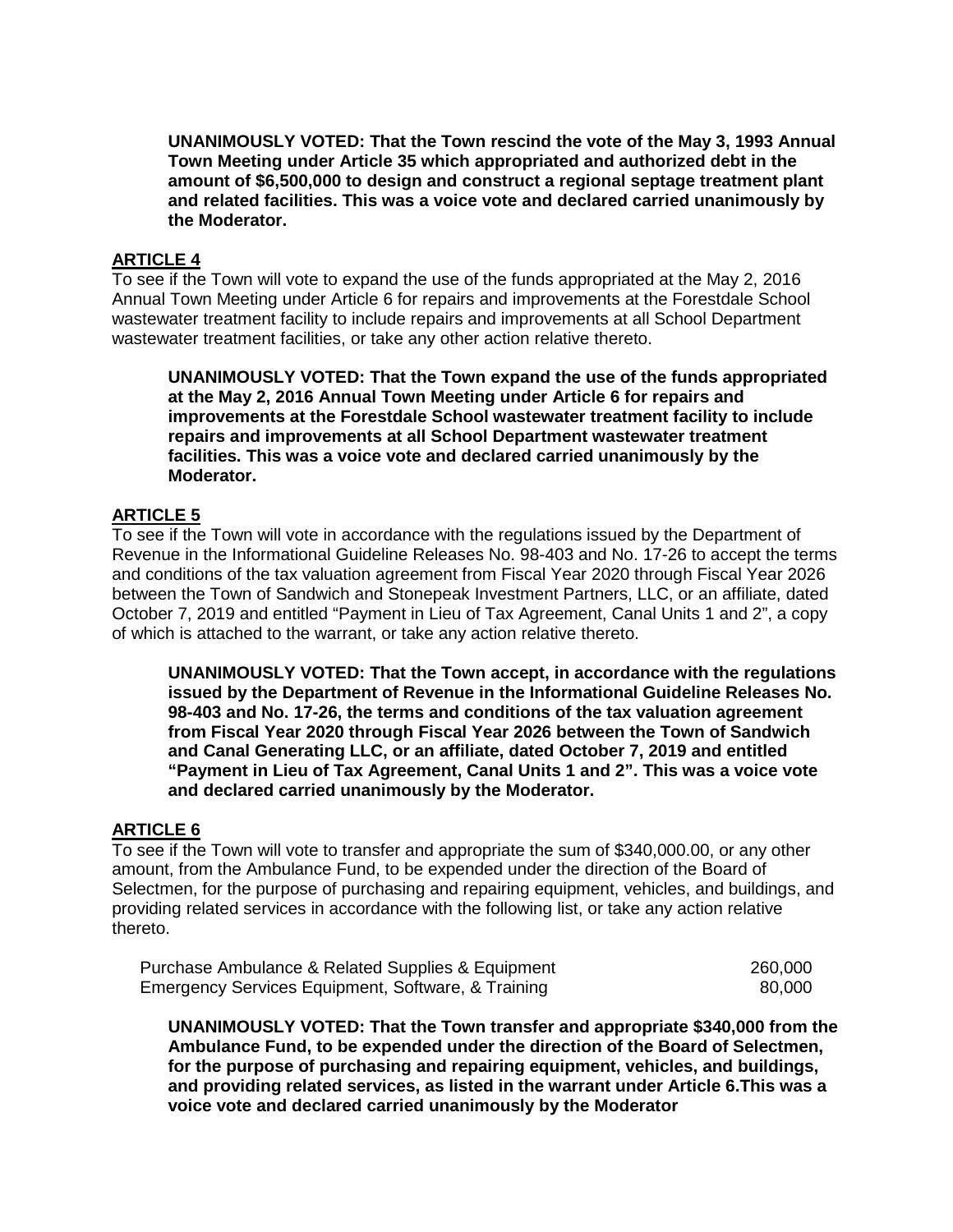## **ARTICLE 7**

To see if the Town will vote to transfer and appropriate under the Community Preservation Act community housing program the sum of \$51,000.00, or any other amount, to be expended under the direction of the Board of Selectmen, for the purpose of supporting the Latham Centers, Inc. and Residential Rehabilitation Housing, Inc. Headwaters Replacement Housing program located at 2 Symphony Lane; that to meet this appropriation the Town transfer from the Community Preservation Fund a sum of money for this purpose; and further, to authorize the Board of Selectmen to enter into a grant agreement with said Latham Centers, Inc. and Residential Rehabilitation Housing, Inc., on such terms and conditions as the Board of Selectmen deems appropriate, including the acquisition of an affordable housing restriction; or take any other action relative thereto.

**UNANIMOUSLY VOTED: That the Town transfer and appropriate \$51,000 from the community housing reserve under the Community Preservation Act community housing program, to be expended under the direction of the Board of Selectmen, for the purpose of supporting the Latham Centers, Inc. and Residential Rehabilitation Housing, Inc. Headwaters Replacement Housing program located at 2 Symphony Lane; and authorize the Board of Selectmen to enter into a grant agreement with said Latham Centers, Inc. and Residential Rehabilitation Housing, Inc., on such terms and conditions as the Board of Selectmen deems appropriate, including the acquisition of an affordable housing restriction. This was a voice vote and declared carried unanimously by the Moderator.**

# **ARTICLE 8**

To see if the Town will vote to transfer and appropriate under the Community Preservation Act open space and recreation program the sum of \$47,438.00, or any other amount, to be expended under the direction of the Board of Selectmen, for the purpose of supporting the Cape Cod Disc Golf Club project to construct and maintain a disc golf course located at the Town's Oak Crest Cove property, 34 Quaker Meetinghouse Road, and known as Assessor's Map 17, Lot 196-01; that to meet this appropriation the Town transfer from the Community Preservation Fund a sum of money for this purpose; and further, to authorize the Board of Selectmen to enter into a grant agreement with said Cape Cod Disc Golf Club, on such terms and conditions as the Board of Selectmen deems appropriate; or take any other action relative thereto.

**Drew McManus of Mashpee a non-voter and owner of Cape Cod Disc Golf Club requested to address Town Meeting. The Moderator asked Town Meeting to vote on suspension of the rules to allow Mr. McManus to speak.**

**VOTED: Should the Town allow a non-voter to address Town Meeting. This was a voice vote and declared carried by the required two-thirds majority by the Moderator.**

**James Coogan of Main Street moved the question. There was a second from the floor.** 

**VOTED: On the motion to call the question. This was a voice vote and declared carried by the required two-thirds majority by the Moderator.**

**VOTED: That the Town transfer and appropriate \$47,438 from the open space and recreation program reserve under the Community Preservation Act open space and recreation program, to be expended under the direction of the Board of**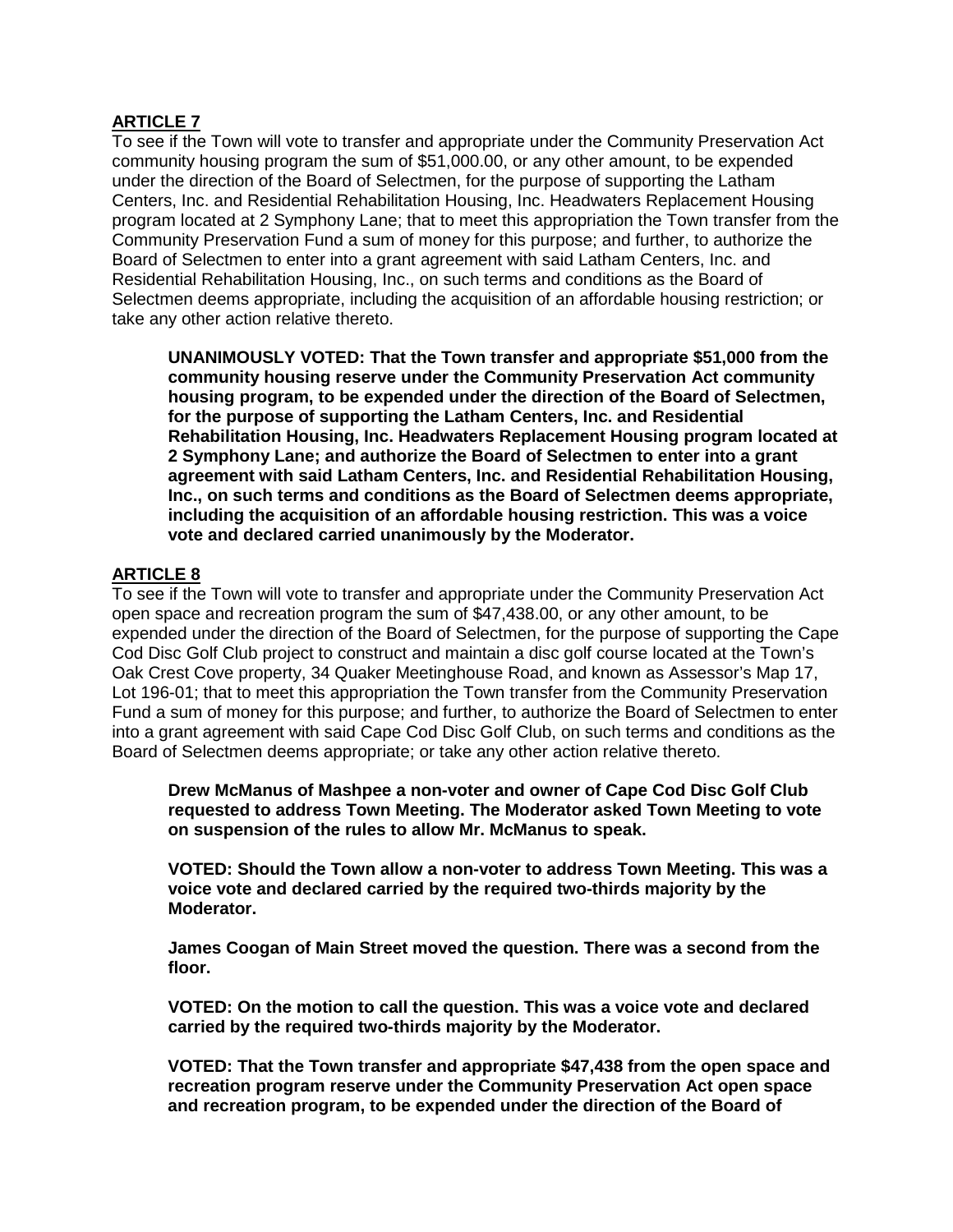**Selectmen, for the purpose of supporting the Cape Cod Disc Golf Club project to construct and maintain a disc golf course located at the Town's Oak Crest Cove property, 34 Quaker Meetinghouse Road, known as Assessor's Map 17, Lot 196- 01; and authorize the Board of Selectmen to enter into a grant agreement with said Cape Cod Disc Golf Club, on such terms and conditions as the Board of Selectmen deems appropriate. This was a voice vote and declared carried by the Moderator.**

## **ARTICLE 9**

To see if the Town will vote to adopt the following as Chapter 4, Section 4.07 of the Town of Sandwich Bylaws:

The purchase by the Town of Sandwich of either water or any other beverage in single-use plastic bottles of any size is prohibited and the sale of water or any beverage in single-use plastic containers is prohibited on town property.

Any Town department when engaged in public health and safety operations shall be exempt from this Bylaw.

Effective date: As soon as practicable but no later than September 1, 2020

In the event of a declaration (by Emergency Management Director, or other duly-authorized Town, Commonwealth, or United States official) of an emergency affecting the availability and/or quality of drinking water for Sandwich residents the Town shall be exempt from this Bylaw until seven (7) calendar days after such declaration has ended.

**Mary Cote of Manamok Circle made a motion to approve Article 9. There was a second from the floor.** 

**Jacob Swenson a non-voter requested to address Town Meeting. The Moderator asked Town Meeting to vote on suspension of the rules to allow Mr. Swenson to speak.**

**VOTED: Should the Town allow a non-voter to address Town Meeting. This was a voice vote and declared carried by the required two-thirds majority by the Moderator.**

**James Coogan of Main Street moved the question. There was a second from the floor.** 

**VOTED: On the motion to call the question. This was a voice vote and declared carried by the required two-thirds majority by the Moderator.**

**VOTED: That the Town amend the Sandwich Town Bylaws by adopting a new Chapter 4, Section 4.07 prohibiting the Town purchase and sale of single-use plastic bottles, as printed in the warrant under Article 9. There was a second from the floor. This was a voice vote and declared carried by the Moderator.**

### **ARTICLE 10**

To see if the Town will vote to appropriate money to form an 11 member Green Community/Getting to Net Zero Volunteer Task Force, as outlined below. The task force will work to achieve a MA Green Community Designation for Sandwich. Since 2010, 220 MA towns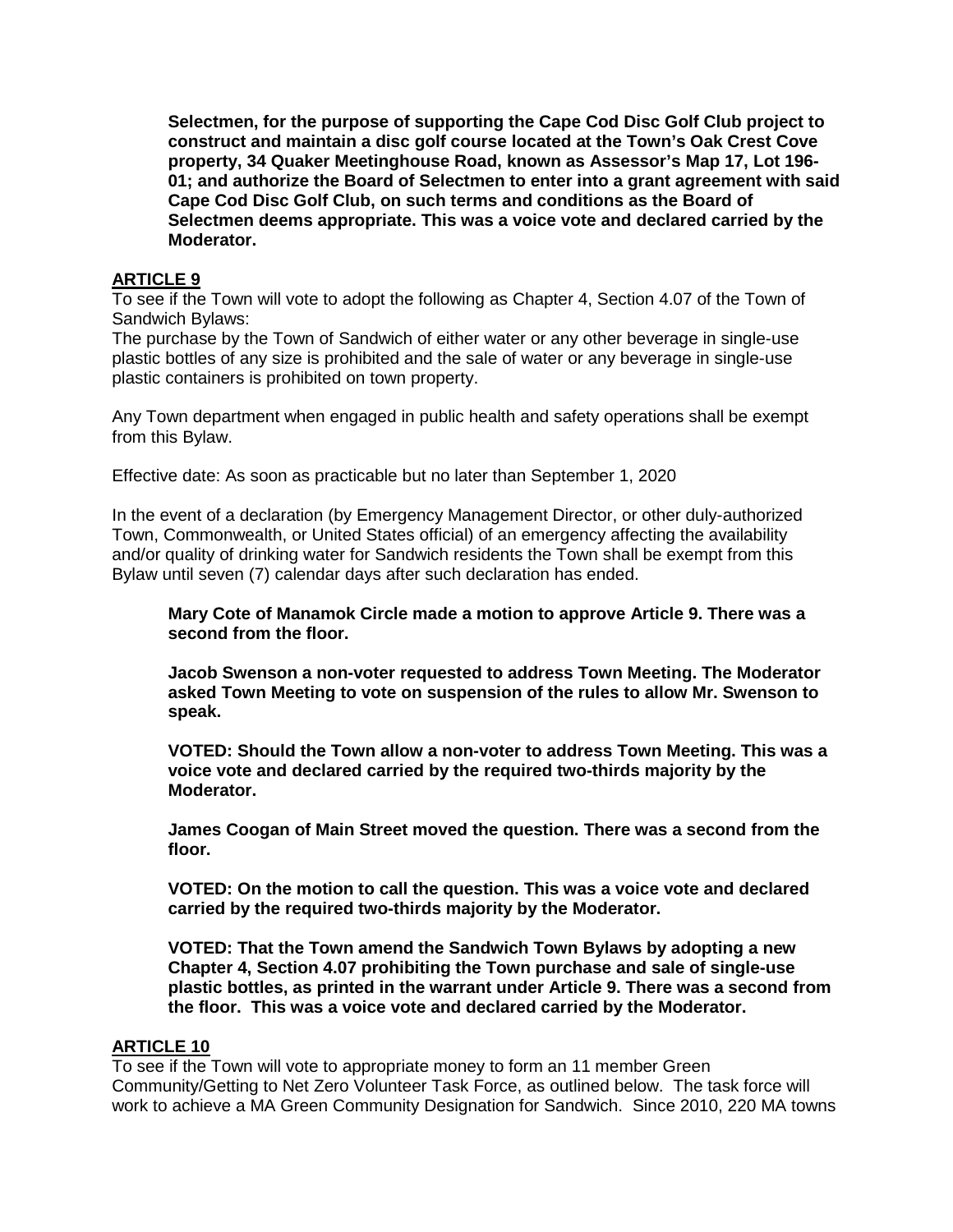have already been designated as Green Communities. This designation opens the door for substantial grants, along with financial and technical support. To achieve a MA Green Communities designation, Sandwich must 1) pledge to cut municipal energy use by an ambitious and achievable goal of 20 percent over 5 years and 2) meet 4 other criteria established in the Green Communities Act. See [https://www.mass.gov/guides/bcomming-a](https://www.mass.gov/guides/bcomming-a-designated-green-community)[designated-green-community](https://www.mass.gov/guides/bcomming-a-designated-green-community)

Appointed by the Selectmen, the task force will be composed of a broad range of volunteer stakeholders, including 2 local business owners, 1 commercial and 1 residential property owner, 2 subject matter experts, 1 town staff member, 2 Sandwich High School students (a junior and a senior), as well as 1 member of the Democratic Town Committee and 1 member of the Republican Town Committee. The task force will develop strategies, plans and recommendations to achieve, within 5 - 30 years, an annual balance of zero greenhouse gas emissions from building operations with the overall goal of eliminating Sandwich's dependence on fossil fuels, including electricity generated by the fossil fuel burning Canal Power Plant as long as it continues to burn fossil fuels.

The task force will write an annual report on its recommendations, activities, and progress toward its goals, to be submitted for review and approval by Town Meeting.

FUNDS REQUESTED:

• \$1,000 for use by the task force to achieve the above goals.

**Ann Shea of Sea Meadow Drive made a motion to approve Article 10 without the funding request. There was a second from the floor.**

**COUNTED VOTED: That the Town vote to form an 11 member Green Community/Getting to Net Zero Volunteer Task Force, as printed in the warrant under Article 10. This was a counted voice vote and declared carried by the Moderator by 372 yeas and 131 nays.**

### **ARTICLE 11**

Since the town of Sandwich has negotiated a beneficial tax agreement with Canal 3, the town will appropriate \$3 million to design and construct the alternative energy components necessary to achieve net zero emissions from the proposed Center for Active Living – or any and all subsequent new construction or renovation should plans for this senior center fail.

**Ann Shea of Sea Meadow Drive made a motion to approve Article 11. There was a second from the floor.**

**Dave Sampson of Cove Road moved to indefinitely postpone Article 11. There was a second from the floor.**

**VOTED: That the Town indefinitely postpone Article 11. This was a voice vote and declared carried by the Moderator.**